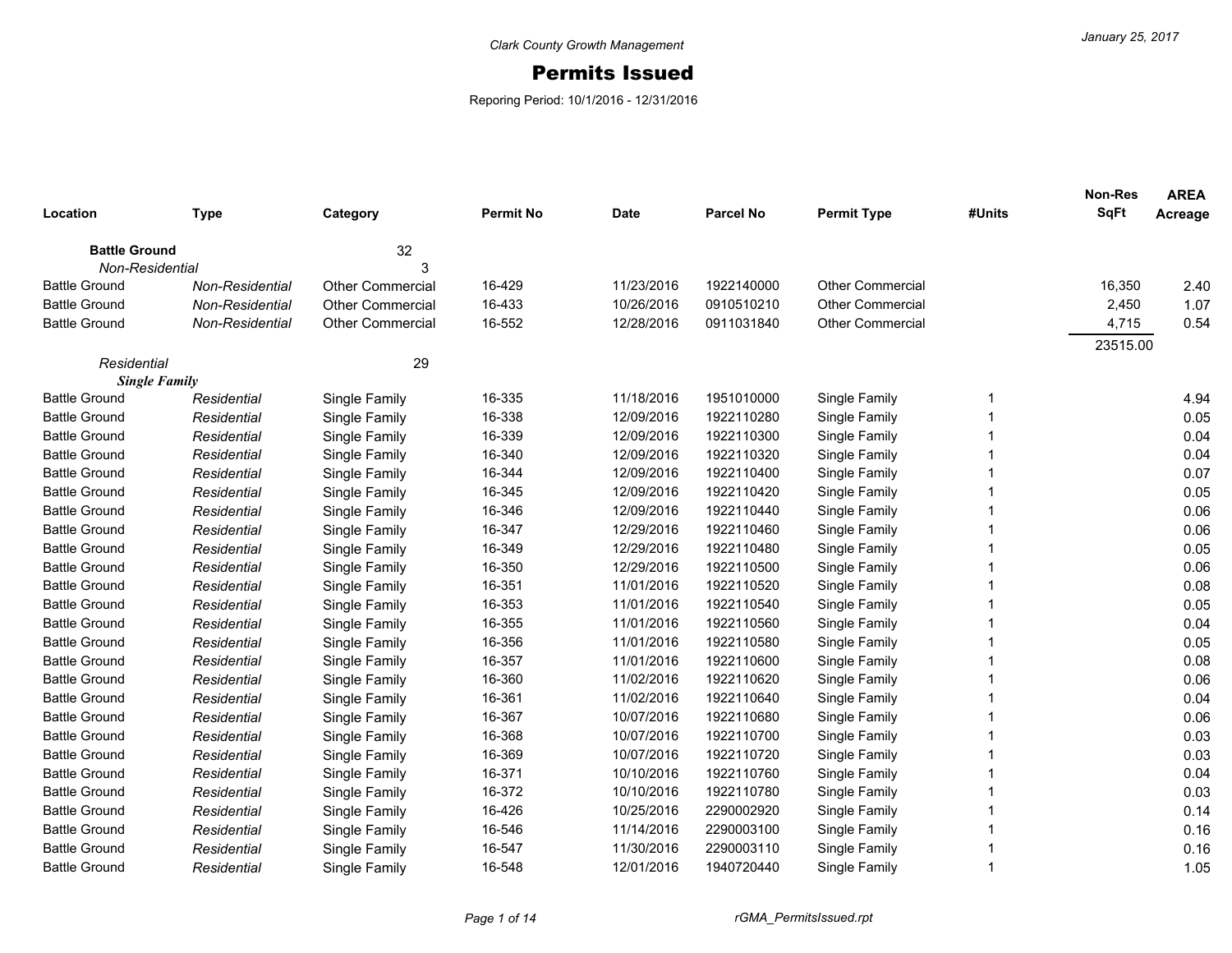| Location                                                        | <b>Type</b> | Category      | <b>Permit No</b> | Date       | <b>Parcel No</b> | <b>Permit Type</b>             | #Units | <b>Non-Res</b><br><b>SqFt</b> | <b>AREA</b><br>Acreage |
|-----------------------------------------------------------------|-------------|---------------|------------------|------------|------------------|--------------------------------|--------|-------------------------------|------------------------|
| <b>Battle Ground</b>                                            |             | 32            |                  |            |                  |                                |        |                               |                        |
| Residential                                                     |             | 29            |                  |            |                  |                                |        |                               |                        |
| <b>Single Family</b>                                            |             |               |                  |            |                  |                                |        |                               |                        |
| <b>Battle Ground</b>                                            | Residential | Single Family | 16-549           | 11/14/2016 | 2285740720       | Single Family                  |        |                               | 0.18                   |
| <b>Battle Ground</b>                                            | Residential | Single Family | 16-583           | 12/27/2016 | 2290002930       | Single Family                  |        |                               | 0.14                   |
| <b>Battle Ground</b>                                            | Residential | Single Family | 16-584           | 12/27/2016 | 2290002620       | Single Family                  |        |                               | 0.13                   |
|                                                                 |             |               |                  |            |                  |                                | 29     | Total Single Family           |                        |
|                                                                 |             |               |                  |            |                  | <b>Battle Ground Sub Total</b> | 29     | 23,515                        |                        |
| <b>Battle Ground UGA</b><br>Residential<br><b>Single Family</b> |             |               |                  |            |                  |                                |        |                               |                        |
| <b>Battle Ground UGA</b>                                        | Residential | Single Family | SFR2016-01293    | 11/07/2016 | 1940440000       | Single Family                  |        |                               | 0.76                   |
|                                                                 |             |               |                  |            |                  |                                |        | Total Single Family           |                        |
|                                                                 |             |               |                  |            |                  | Battle Ground UGA Sub Total    |        | 0                             |                        |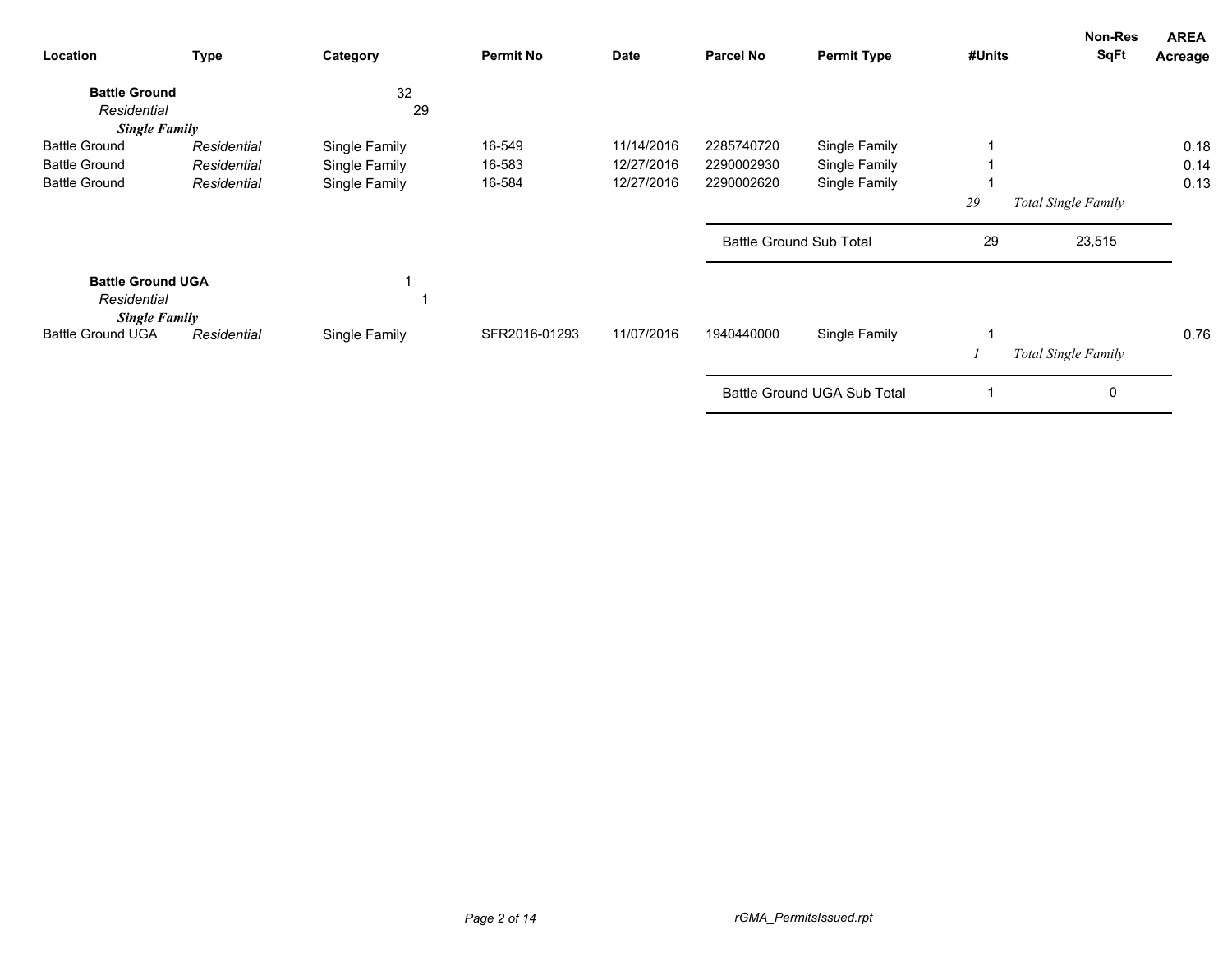| Location             | <b>Type</b>          | Category      | <b>Permit No</b> | <b>Date</b> | <b>Parcel No</b> | <b>Permit Type</b> | #Units | Non-Res<br><b>SqFt</b>     | <b>AREA</b><br>Acreage |
|----------------------|----------------------|---------------|------------------|-------------|------------------|--------------------|--------|----------------------------|------------------------|
|                      |                      |               |                  |             |                  |                    |        |                            |                        |
| Camas<br>Residential |                      | 24<br>24      |                  |             |                  |                    |        |                            |                        |
|                      | <b>Single Family</b> |               |                  |             |                  |                    |        |                            |                        |
| Camas                | Residential          | Single Family | 16-00788         | 10/05/2016  | 9860343840       | Single Family      |        |                            | 0.18                   |
| Camas                | Residential          | Single Family | 16-00793         | 10/10/2016  | 9860360630       | Single Family      |        |                            | 0.14                   |
| Camas                | Residential          | Single Family | 16-00794         | 10/10/2016  | 9860360540       | Single Family      |        |                            | 0.15                   |
| Camas                | Residential          | Single Family | 16-00798         | 10/10/2016  | 1781180260       | Single Family      |        |                            | 0.19                   |
| Camas                | Residential          | Single Family | 16-00800         | 10/11/2016  | 9860360550       | Single Family      |        |                            | 0.15                   |
| Camas                | Residential          | Single Family | 16-00801         | 10/11/2016  | 9860360770       | Single Family      |        |                            | 0.14                   |
| Camas                | Residential          | Single Family | 16-00802         | 10/11/2016  | 9860360620       | Single Family      |        |                            | 0.14                   |
| Camas                | Residential          | Single Family | 16-00803         | 10/11/2016  | 9860360680       | Single Family      |        |                            | 0.15                   |
| Camas                | Residential          | Single Family | 16-00804         | 10/11/2016  | 9860360780       | Single Family      |        |                            | 0.14                   |
| Camas                | Residential          | Single Family | 16-00830         | 10/18/2016  | 9860360660       | Single Family      |        |                            | 0.14                   |
| Camas                | Residential          | Single Family | 16-00840         | 10/24/2016  | 0902655720       | Single Family      |        |                            | 0.39                   |
| Camas                | Residential          | Single Family | 16-00855         | 10/28/2016  | 1245120000       | Single Family      |        |                            | 0.74                   |
| Camas                | Residential          | Single Family | 16-00874         | 11/03/2016  | 9860356580       | Single Family      |        |                            | 0.22                   |
| Camas                | Residential          | Single Family | 16-00877         | 11/02/2016  | 0852740000       | Single Family      |        |                            | 0.10                   |
| Camas                | Residential          | Single Family | 16-00881         | 11/03/2016  | 9860385300       | Single Family      |        |                            | 0.11                   |
| Camas                | Residential          | Single Family | 16-00884         | 11/04/2016  | 1101864100       | Single Family      |        |                            | 0.20                   |
| Camas                | Residential          | Single Family | 16-00890         | 11/09/2016  | 9860356720       | Single Family      |        |                            | 0.27                   |
| Camas                | Residential          | Single Family | 16-00904         | 11/14/2016  | 1781180110       | Single Family      |        |                            | 0.12                   |
| Camas                | Residential          | Single Family | 16-00941         | 12/02/2016  | 9860388880       | Single Family      |        |                            | 0.06                   |
| Camas                | Residential          | Single Family | 16-00942         | 12/02/2016  | 9860388870       | Single Family      |        |                            | 0.04                   |
| Camas                | Residential          | Single Family | 16-00943         | 12/02/2016  | 9860388860       | Single Family      |        |                            | 0.05                   |
| Camas                | Residential          | Single Family | 16-00956         | 12/13/2016  | 9860356300       | Single Family      |        |                            | 0.18                   |
| Camas                | Residential          | Single Family | 16-00977         | 12/16/2016  | 9860391040       | Single Family      |        |                            | 0.12                   |
| Camas                | Residential          | Single Family | 16-00978         | 12/16/2016  | 9860391230       | Single Family      |        |                            | 0.15                   |
|                      |                      |               |                  |             |                  |                    | 24     | <b>Total Single Family</b> |                        |

| Camas Sub Total |  |  |
|-----------------|--|--|
|-----------------|--|--|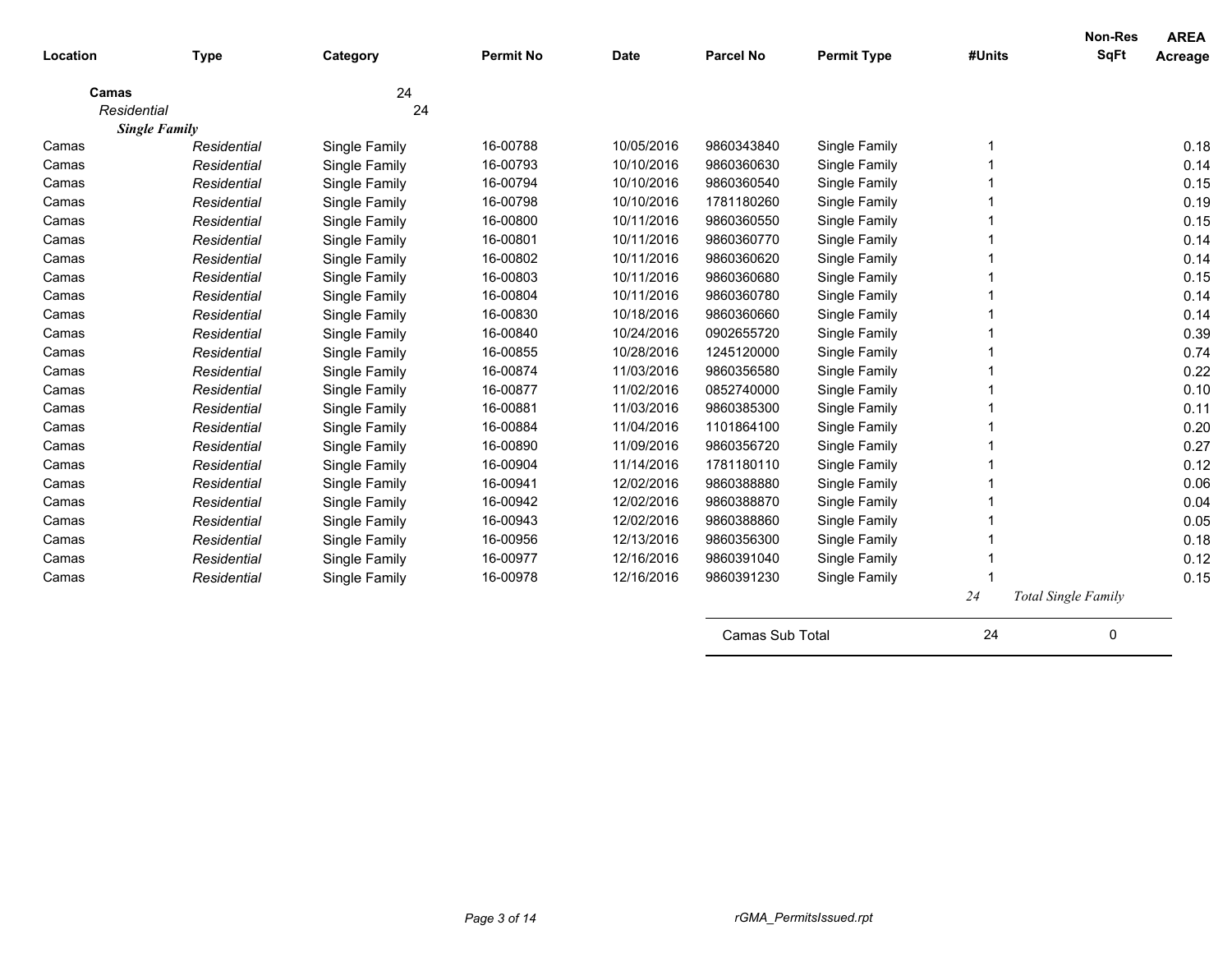| Location         | Type                 | Category      | <b>Permit No</b> | <b>Date</b> | <b>Parcel No</b>    | <b>Permit Type</b> | #Units | Non-Res<br><b>SqFt</b>     | <b>AREA</b><br>Acreage |
|------------------|----------------------|---------------|------------------|-------------|---------------------|--------------------|--------|----------------------------|------------------------|
| <b>La Center</b> |                      | 9             |                  |             |                     |                    |        |                            |                        |
| Residential      |                      | 9             |                  |             |                     |                    |        |                            |                        |
|                  | <b>Single Family</b> |               |                  |             |                     |                    |        |                            |                        |
| La Center        | Residential          | Single Family | RN16-0010        | 10/21/2016  | 2588940160          | Single Family      |        |                            | 0.22                   |
| La Center        | Residential          | Single Family | RN16-0011        | 10/21/2016  | 2588941140          | Single Family      |        |                            | 0.17                   |
| La Center        | Residential          | Single Family | RN16-0015        | 10/21/2016  | 2588941100          | Single Family      |        |                            | 0.19                   |
| La Center        | Residential          | Single Family | RN16-0016        | 10/24/2016  | 2588940280          | Single Family      |        |                            | 0.18                   |
| La Center        | Residential          | Single Family | RN16-0017        | 11/10/2016  | 9860402530          | Single Family      |        |                            | 0.20                   |
| La Center        | Residential          | Single Family | RN16-0018        | 11/21/2016  | 9860402540          | Single Family      |        |                            | 0.18                   |
| La Center        | Residential          | Single Family | RN16-0019        | 12/06/2016  | 9860402570          | Single Family      |        |                            | 0.20                   |
| La Center        | Residential          | Single Family | RN16-0020        | 12/20/2016  | 9860402660          | Single Family      |        |                            | 0.16                   |
| La Center        | Residential          | Single Family | RN16-0021        | 12/28/2016  | 9860402550          | Single Family      |        |                            | 0.17                   |
|                  |                      |               |                  |             |                     |                    | 9      | <b>Total Single Family</b> |                        |
|                  |                      |               |                  |             | La Center Sub Total |                    | 9      | 0                          |                        |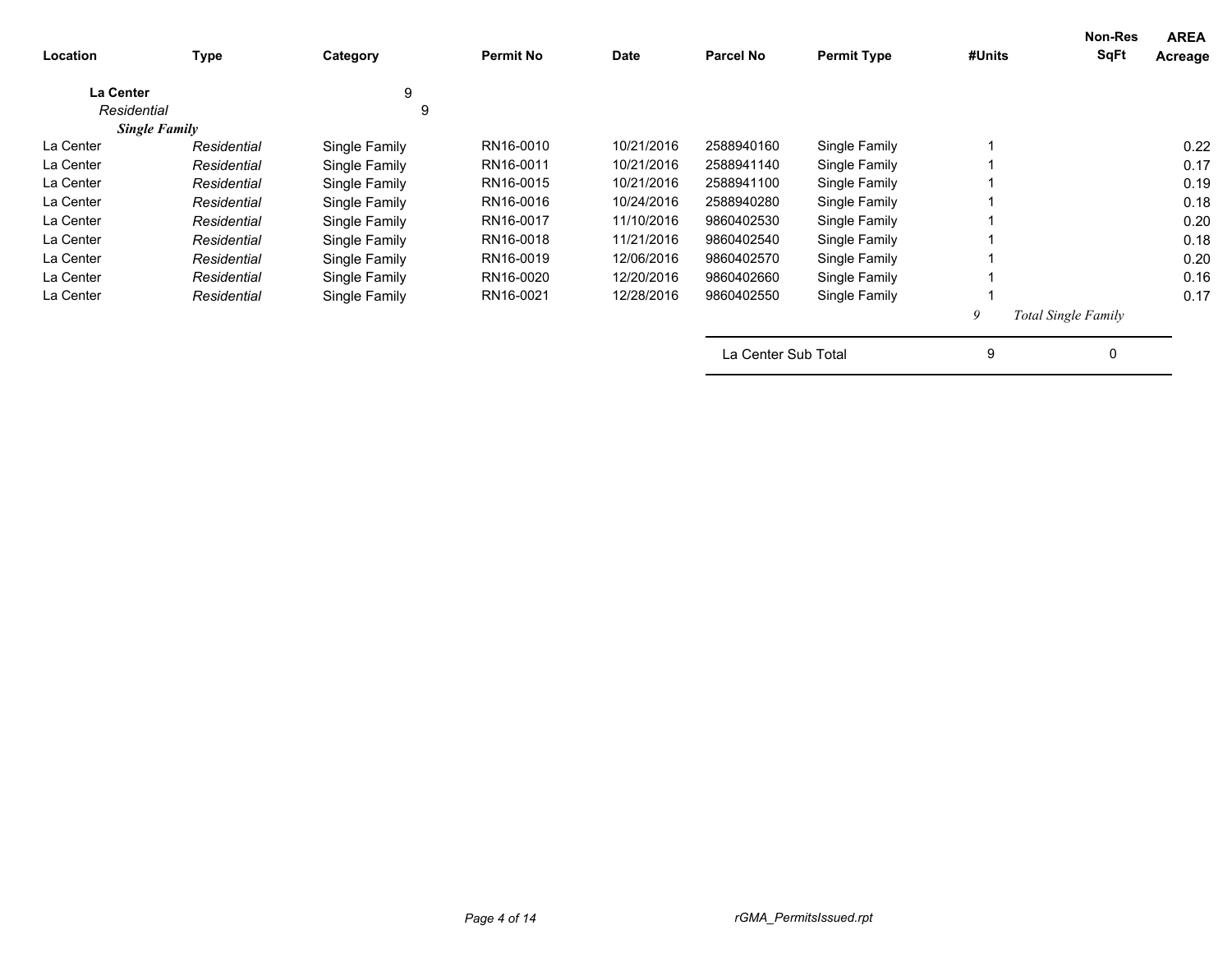| Location             | <b>Type</b>     | Category                | <b>Permit No</b> | <b>Date</b> | <b>Parcel No</b>     | <b>Permit Type</b>      | #Units | Non-Res<br>SqFt     | <b>AREA</b><br>Acreage |
|----------------------|-----------------|-------------------------|------------------|-------------|----------------------|-------------------------|--------|---------------------|------------------------|
| Ridgefield           |                 | 15                      |                  |             |                      |                         |        |                     |                        |
| Non-Residential      |                 | 3                       |                  |             |                      |                         |        |                     |                        |
| Ridgefield           | Non-Residential | <b>Other Commercial</b> | COM-16-0019      | 12/06/2016  | 9860335980           | <b>Other Commercial</b> |        | 31,410              | 3.78                   |
| Ridgefield           | Non-Residential | <b>Other Commercial</b> | COM-16-0020      | 12/06/2016  | 9860335980           | <b>Other Commercial</b> |        | 8.040               | 3.78                   |
| Ridgefield           | Non-Residential | Other Commercial        | COM-16-0043      | 11/02/2016  | 0683540000           | <b>Other Commercial</b> |        | 392                 | 0.86                   |
|                      |                 |                         |                  |             |                      |                         |        | 39842.00            |                        |
| Residential          |                 | 12                      |                  |             |                      |                         |        |                     |                        |
| <b>Single Family</b> |                 |                         |                  |             |                      |                         |        |                     |                        |
| Ridgefield           | Residential     | Single Family           | BLD-16-0190      | 12/28/2016  | 9860382320           | Single Family           |        |                     | 0.21                   |
| Ridgefield           | Residential     | Single Family           | BLD-16-0303      | 11/03/2016  | 0683181860           | Single Family           |        |                     | 0.23                   |
| Ridgefield           | Residential     | Single Family           | BLD-16-0311      | 11/29/2016  | 0673691500           | Single Family           |        |                     | 0.32                   |
| Ridgefield           | Residential     | Single Family           | BLD-16-0315      | 12/16/2016  | 0683182400           | Single Family           |        |                     | 0.15                   |
| Ridgefield           | Residential     | Single Family           | BLD-16-0322      | 12/19/2016  | 2137070000           | Single Family           |        |                     | 6.91                   |
| Ridgefield           | Residential     | Single Family           | BLD-16-0323      | 12/19/2016  | 2137070000           | Single Family           |        |                     | 6.91                   |
| Ridgefield           | Residential     | Single Family           | BLD-16-0324      | 12/19/2016  | 2137070000           | Single Family           |        |                     | 6.91                   |
| Ridgefield           | Residential     | Single Family           | BLD-16-0325      | 12/19/2016  | 2137070000           | Single Family           |        |                     | 6.91                   |
| Ridgefield           | Residential     | Single Family           | BLD-16-0326      | 12/28/2016  | 2137070000           | Single Family           |        |                     | 6.91                   |
| Ridgefield           | Residential     | Single Family           | BLD-16-0330      | 12/28/2016  | 2137070000           | Single Family           |        |                     | 6.91                   |
| Ridgefield           | Residential     | Single Family           | BLD-16-0331      | 12/28/2016  | 2137070000           | Single Family           |        |                     | 6.91                   |
| Ridgefield           | Residential     | Single Family           | BLD-16-0335      | 12/30/2016  | 2137070000           | Single Family           |        |                     | 6.91                   |
|                      |                 |                         |                  |             |                      |                         | 12     | Total Single Family |                        |
|                      |                 |                         |                  |             | Ridgefield Sub Total |                         | 12     | 39,842              |                        |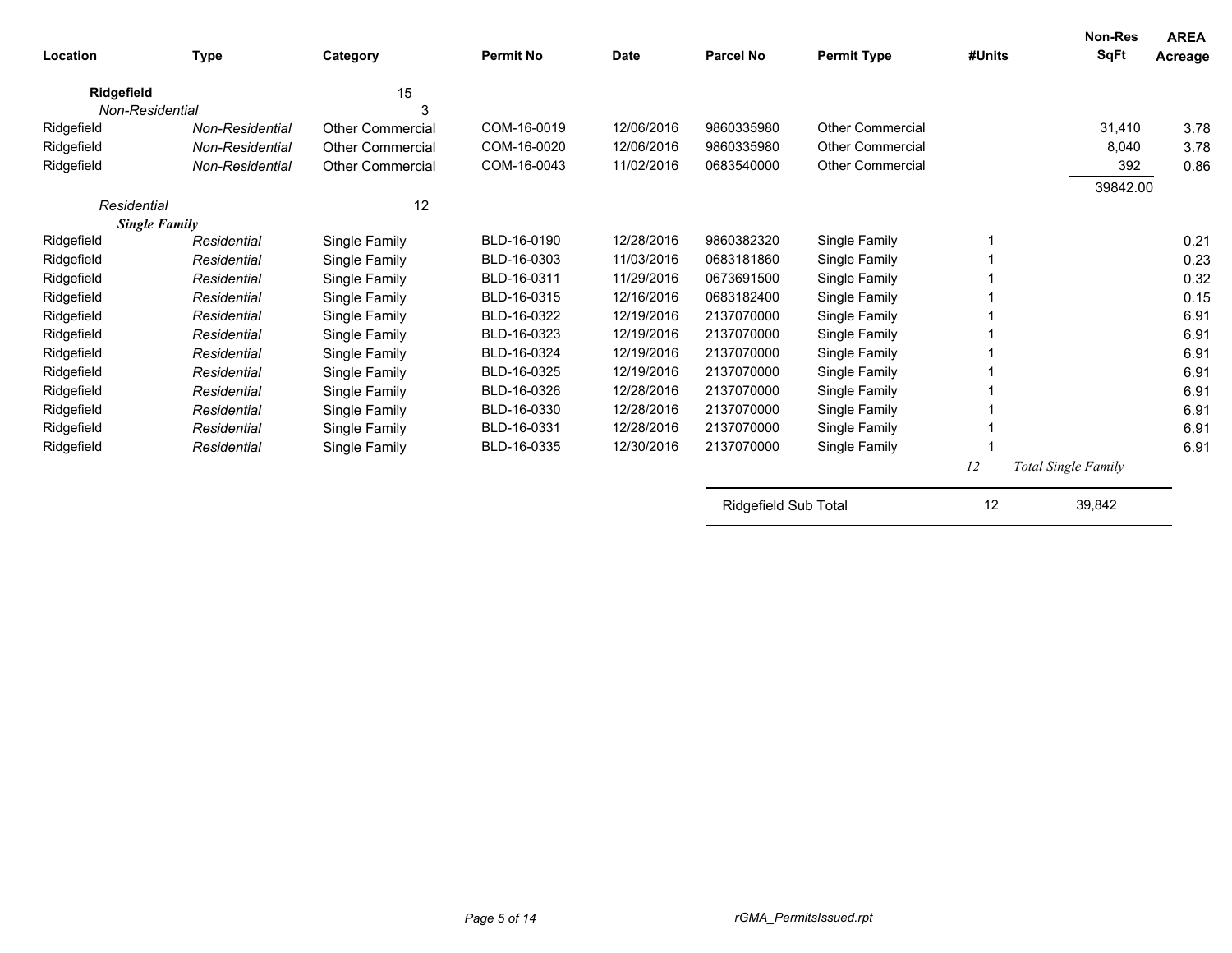|             |                      |                         |                  |             |            |                         |        | <b>Non-Res</b>     | <b>AREA</b> |
|-------------|----------------------|-------------------------|------------------|-------------|------------|-------------------------|--------|--------------------|-------------|
| Location    | <b>Type</b>          | Category                | <b>Permit No</b> | <b>Date</b> | Parcel No  | <b>Permit Type</b>      | #Units | <b>SqFt</b>        | Acreage     |
| Vancouver   |                      | 50                      |                  |             |            |                         |        |                    |             |
|             | Non-Residential      | 10                      |                  |             |            |                         |        |                    |             |
| Vancouver   | Non-Residential      | <b>Other Commercial</b> | CMI-197630       | 12/22/2016  | 0990400000 | <b>Other Commercial</b> |        | 2,960              | 7.00        |
| Vancouver   | Non-Residential      | <b>Other Commercial</b> | CMI-199933       | 10/12/2016  | 1591250000 | Other Commercial        |        | 7,242              | 0.75        |
| Vancouver   | Non-Residential      | <b>Other Commercial</b> | CMI-202672       | 10/06/2016  | 0110600000 | <b>Other Commercial</b> |        | 13,687             | 0.87        |
| Vancouver   | Non-Residential      | <b>Other Commercial</b> | CMI-202675       | 10/06/2016  | 0298490000 | <b>Other Commercial</b> |        | 14,169             | 2.15        |
| Vancouver   | Non-Residential      | <b>Other Commercial</b> | CMI-204246       | 12/19/2016  | 1766110300 | <b>Other Commercial</b> |        | 35,200             | 3.54        |
| Vancouver   | Non-Residential      | <b>Other Commercial</b> | CMI-205130       | 11/22/2016  | 1531080000 | <b>Other Commercial</b> |        | 1,380              | 16.50       |
| Vancouver   | Non-Residential      | <b>Other Commercial</b> | CMI-207692       | 11/10/2016  | 0920026380 | <b>Other Commercial</b> |        | 92,554             | 2.10        |
| Vancouver   | Non-Residential      | <b>Other Commercial</b> | CMI-207693       | 11/10/2016  | 0920026380 | <b>Other Commercial</b> |        | 2,410              | 2.10        |
| Vancouver   | Non-Residential      | <b>Other Commercial</b> | CMI-207694       | 11/10/2016  | 0920026380 | <b>Other Commercial</b> |        | 5,442              | 2.10        |
| Vancouver   | Non-Residential      | Other Commercial        | CMI-209640       | 10/24/2016  | 1107940040 | <b>Other Commercial</b> |        | 7,235              | 3.18        |
|             |                      |                         |                  |             |            |                         |        | 182279.00          |             |
| Residential |                      | 40                      |                  |             |            |                         |        |                    |             |
|             | <b>Multi-Family</b>  |                         |                  |             |            |                         |        |                    |             |
| Vancouver   | Residential          | Multi-Family            | CMI-195405       | 11/29/2016  | 0456560000 | Multi-Family            | 36     |                    | 0.23        |
|             |                      |                         |                  |             |            |                         | 36     | Total Multi-Family |             |
|             | <b>Single Family</b> |                         |                  |             |            |                         |        |                    |             |
| Vancouver   | Residential          | Mobile Home             | RES-213550       | 12/08/2016  | 6045570000 | Mobile Home             |        |                    | 0.00        |
| Vancouver   | Residential          | Single Family           | 16-00878         | 11/02/2016  | 9860399880 | Single Family           |        |                    | 0.08        |
| Vancouver   | Residential          | Single Family           | 16-00879         | 11/02/2016  | 9860399870 | Single Family           |        |                    | 0.08        |
| Vancouver   | Residential          | Single Family           | RES-205407       | 12/13/2016  | 1110226220 | Single Family           |        |                    | 0.60        |
| Vancouver   | Residential          | Single Family           | RES-206694       | 10/03/2016  | 9860395120 | Single Family           |        |                    | 0.47        |
| Vancouver   | Residential          | Single Family           | RES-209086       | 11/18/2016  | 1668620060 | Single Family           |        |                    | 0.28        |
| Vancouver   | Residential          | Single Family           | RES-209296       | 11/29/2016  | 1008780000 | Single Family           |        |                    | 0.38        |
| Vancouver   | Residential          | Single Family           | RES-209525       | 10/27/2016  | 9860380080 | Single Family           |        |                    | 0.15        |
| Vancouver   | Residential          | Single Family           | RES-209627       | 10/10/2016  | 1497520080 | Single Family           |        |                    | 0.05        |
| Vancouver   | Residential          | Single Family           | RES-209628       | 10/10/2016  | 1497520100 | Single Family           |        |                    | 0.05        |
| Vancouver   | Residential          | Single Family           | RES-209680       | 10/21/2016  | 1647860400 | Single Family           |        |                    | 0.23        |
| Vancouver   | Residential          | Single Family           | RES-209878       | 10/10/2016  | 1497520460 | Single Family           |        |                    | 0.05        |
| Vancouver   | Residential          | Single Family           | RES-209911       | 10/10/2016  | 1497520450 | Single Family           |        |                    | 0.05        |
| Vancouver   | Residential          | Single Family           | RES-210038       | 10/17/2016  | 9860398350 | Single Family           |        |                    | 0.14        |
| Vancouver   | Residential          | Single Family           | RES-210039       | 10/18/2016  | 9860398430 | Single Family           |        |                    | 0.15        |
| Vancouver   | Residential          | Single Family           | RES-210116       | 10/20/2016  | 9860398340 | Single Family           |        |                    | 0.14        |
| Vancouver   | Residential          | Single Family           | RES-210117       | 11/29/2016  | 9860398530 | Single Family           |        |                    | 0.14        |
| Vancouver   | Residential          | Single Family           | RES-210458       | 11/15/2016  | 9860398320 | Single Family           |        |                    | 0.12        |
| Vancouver   | Residential          | Single Family           | RES-210459       | 10/20/2016  | 9860398310 | Single Family           |        |                    | 0.13        |
| Vancouver   | Residential          | Single Family           | RES-210477       | 10/25/2016  | 9860398550 | Single Family           |        |                    | 0.12        |
| Vancouver   | Residential          | Single Family           | RES-210478       | 11/16/2016  | 9860398520 | Single Family           |        |                    | 0.13        |
| Vancouver   | Residential          | Single Family           | RES-210523       | 10/19/2016  | 9860399730 | Single Family           |        |                    | 0.10        |
| Vancouver   | Residential          | Single Family           | RES-210546       | 12/14/2016  | 9860399740 | Single Family           |        |                    | 0.10        |
| Vancouver   | Residential          | Single Family           | RES-210547       | 11/15/2016  | 9860399760 | Single Family           |        |                    | 0.09        |
| Vancouver   | Residential          | Single Family           | RES-210548       | 11/15/2016  | 9860399790 | Single Family           |        |                    | 0.10        |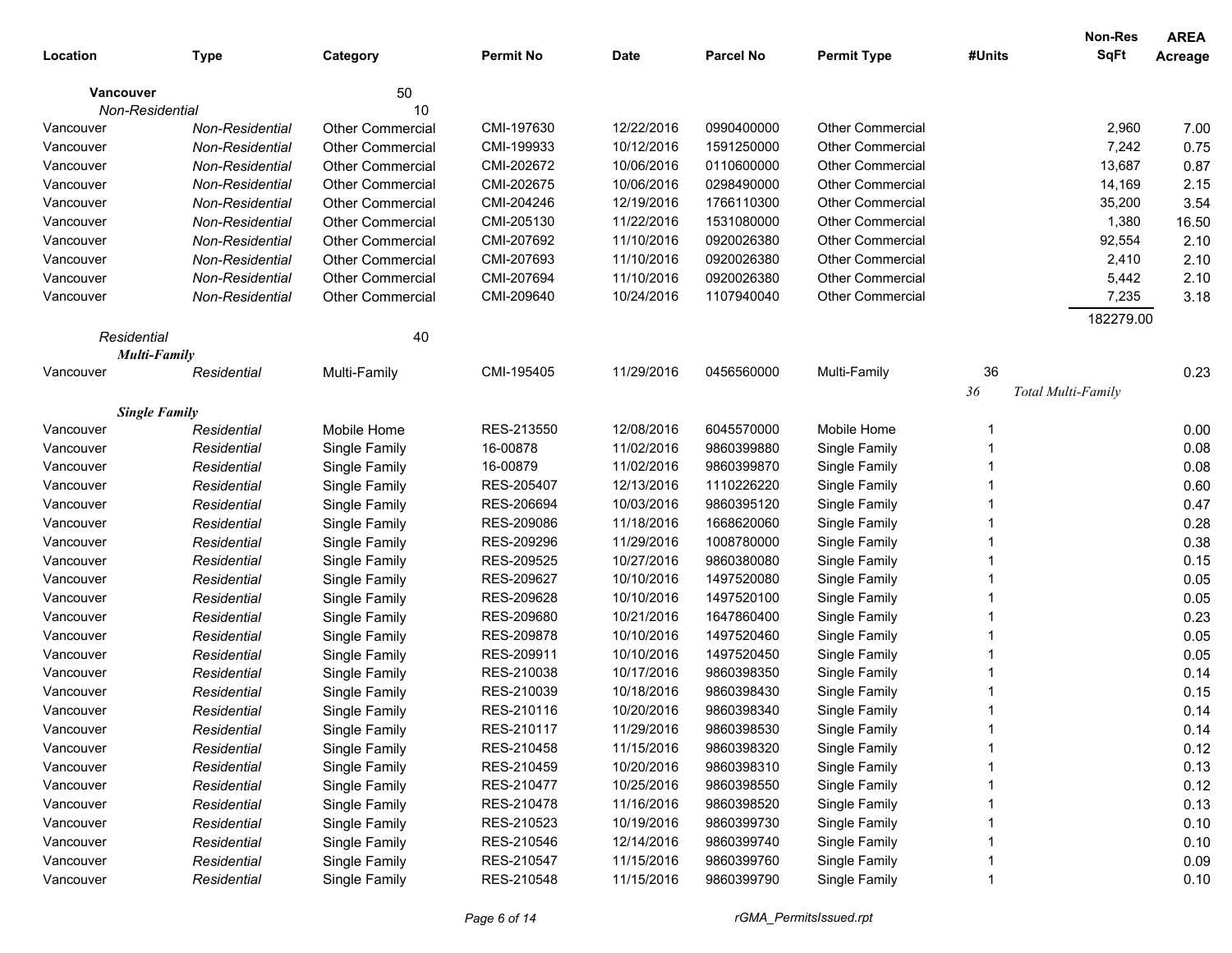|                                     |             |               |                  |            |                     |                    |        | <b>Non-Res</b>             | <b>AREA</b> |
|-------------------------------------|-------------|---------------|------------------|------------|---------------------|--------------------|--------|----------------------------|-------------|
| Location                            | <b>Type</b> | Category      | <b>Permit No</b> | Date       | <b>Parcel No</b>    | <b>Permit Type</b> | #Units | <b>SqFt</b>                | Acreage     |
| <b>Vancouver</b>                    |             | 50            |                  |            |                     |                    |        |                            |             |
| Residential                         |             | 40            |                  |            |                     |                    |        |                            |             |
| <b>Single Family</b>                |             |               |                  |            |                     |                    |        |                            |             |
| Vancouver                           | Residential | Single Family | RES-210549       | 12/14/2016 | 9860399800          | Single Family      |        |                            | 0.10        |
| Vancouver                           | Residential | Single Family | RES-210550       | 10/20/2016 | 9860399820          | Single Family      |        |                            | 0.10        |
| Vancouver                           | Residential | Single Family | RES-211155       | 11/22/2016 | 9860398300          | Single Family      |        |                            | 0.16        |
| Vancouver                           | Residential | Single Family | RES-211156       | 12/16/2016 | 9860398560          | Single Family      |        |                            | 0.14        |
| Vancouver                           | Residential | Single Family | RES-211841       | 12/27/2016 | 1266940140          | Single Family      |        |                            | 0.19        |
| Vancouver                           | Residential | Single Family | RES-211888       | 12/02/2016 | 0298900000          | Single Family      |        |                            | 0.12        |
| Vancouver                           | Residential | Single Family | RES-212008       | 11/08/2016 | 9860402480          | Single Family      |        |                            | 0.11        |
| Vancouver                           | Residential | Single Family | RES-212009       | 11/08/2016 | 9860402510          | Single Family      |        |                            | 0.11        |
| Vancouver                           | Residential | Single Family | RES-212011       | 11/04/2016 | 9860402500          | Single Family      |        |                            | 0.11        |
| Vancouver                           | Residential | Single Family | RES-212012       | 11/04/2016 | 9860402490          | Single Family      |        |                            | 0.11        |
| Vancouver                           | Residential | Single Family | RES-212496       | 12/20/2016 | 9860398480          | Single Family      |        |                            | 0.13        |
| Vancouver                           | Residential | Single Family | RES-212756       | 12/06/2016 | 9860398490          | Single Family      |        |                            | 0.14        |
| Vancouver                           | Residential | Single Family | RES-212758       | 12/06/2016 | 9860398400          | Single Family      |        |                            | 0.14        |
| Vancouver                           | Residential | Single Family | RES-213648       | 12/27/2016 | 1497520470          | Single Family      |        |                            | 0.07        |
|                                     |             |               |                  |            |                     |                    | 39     | <b>Total Single Family</b> |             |
|                                     |             |               |                  |            | Vancouver Sub Total |                    | 75     | 182,279                    |             |
|                                     |             |               |                  |            |                     |                    |        |                            |             |
| <b>Vancouver UGA</b><br>Residential |             | 166<br>166    |                  |            |                     |                    |        |                            |             |
| <b>Multi-Family</b>                 |             |               |                  |            |                     |                    |        |                            |             |
| Vancouver UGA                       | Residential | Duplex        | SFR2016-00925    | 10/26/2016 | 1482710000          | Duplex             | 2      |                            | 0.19        |
| Vancouver UGA                       | Residential | Multi-Family  | MFR2016-00005    | 10/14/2016 | 1449560000          | Multi-Family       | 11     |                            | 7.30        |
| Vancouver UGA                       | Residential | Multi-Family  | MFR2016-00006    | 11/10/2016 | 1449560000          | Multi-Family       | 14     |                            | 7.30        |
| Vancouver UGA                       | Residential | Multi-Family  | MFR2016-00007    | 11/20/2016 | 2001720000          | Multi-Family       | 10     |                            | 5.89        |
| Vancouver UGA                       | Residential | Multi-Family  | MFR2016-00018    | 11/20/2016 | 2001720000          | Multi-Family       | 14     |                            | 5.89        |
| Vancouver UGA                       | Residential | Multi-Family  | MFR2016-00019    | 12/28/2016 | 2001720000          | Multi-Family       | 14     |                            | 5.89        |
| Vancouver UGA                       | Residential | Multi-Family  | MFR2016-00020    | 12/28/2016 | 2001720000          | Multi-Family       | 14     |                            | 5.89        |
| Vancouver UGA                       | Residential | Multi-Family  | MFR2016-00021    | 12/28/2016 | 2001720000          | Multi-Family       | 14     |                            | 5.89        |
| Vancouver UGA                       | Residential | Multi-Family  | MFR2016-00023    | 11/21/2016 | 2001720000          | Multi-Family       | 12     |                            | 5.89        |
| Vancouver UGA                       | Residential | Multi-Family  | MFR2016-00024    | 12/28/2016 | 2001720000          | Multi-Family       | 12     |                            | 5.89        |
| Vancouver UGA                       | Residential | Multi-Family  | MFR2016-00025    | 11/20/2016 | 2001720000          | Multi-Family       | 12     |                            | 5.89        |
| Vancouver UGA                       | Residential | Multi-Family  | MFR2016-00028    | 11/20/2016 | 2001720000          | Multi-Family       | 8      |                            | 5.89        |
| Vancouver UGA                       | Residential | Multi-Family  | MFR2016-00030    | 12/28/2016 | 2001720000          | Multi-Family       | 10     |                            | 5.89        |
| Vancouver UGA                       | Residential | Multi-Family  | MFR2016-00034    | 12/28/2016 | 2001720000          | Multi-Family       | 12     |                            | 5.89        |
| Vancouver UGA                       | Residential | Multi-Family  | MFR2016-00036    | 11/20/2016 | 2001720000          | Multi-Family       | 12     |                            | 5.89        |
| Vancouver UGA                       | Residential | Multi-Family  | SFR2016-00777    | 10/04/2016 | 9860387490          | Multi-Family       |        |                            | 0.04        |
| Vancouver UGA                       | Residential | Multi-Family  | SFR2016-00778    | 10/04/2016 | 9860387500          | Multi-Family       |        |                            | 0.03        |
| Vancouver UGA                       | Residential | Multi-Family  | SFR2016-00779    | 10/04/2016 | 9860387510          | Multi-Family       |        |                            | 0.06        |
| Vancouver UGA                       | Residential | Multi-Family  | SFR2016-00786    | 10/04/2016 | 9860387200          | Multi-Family       |        |                            | 0.04        |
|                                     |             |               |                  |            |                     |                    |        |                            |             |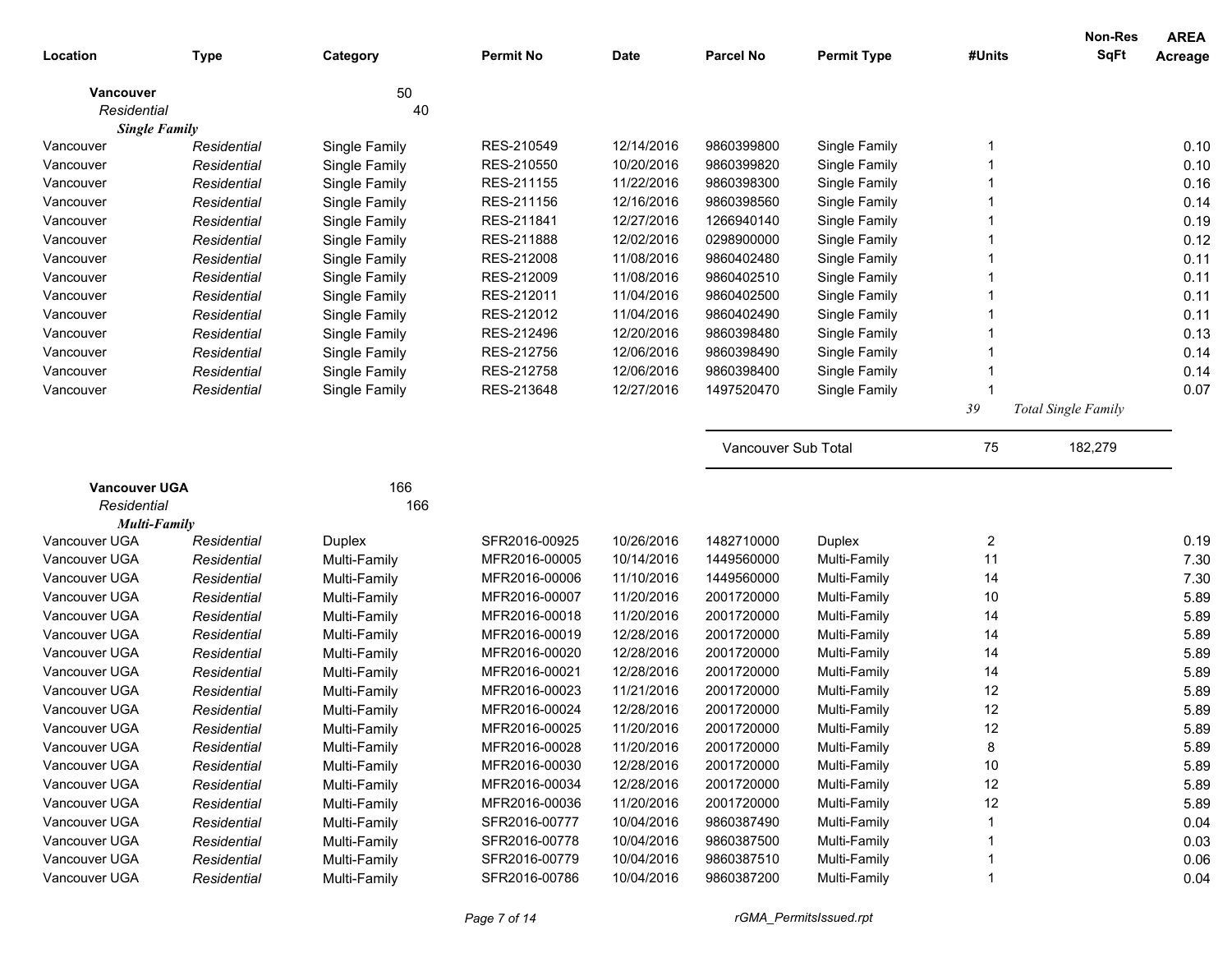|                      |             |              |                  |             |                  |                    |        | <b>Non-Res</b> | <b>AREA</b> |
|----------------------|-------------|--------------|------------------|-------------|------------------|--------------------|--------|----------------|-------------|
| Location             | <b>Type</b> | Category     | <b>Permit No</b> | <b>Date</b> | <b>Parcel No</b> | <b>Permit Type</b> | #Units | <b>SqFt</b>    | Acreage     |
| <b>Vancouver UGA</b> |             | 166          |                  |             |                  |                    |        |                |             |
| Residential          |             | 166          |                  |             |                  |                    |        |                |             |
| <b>Multi-Family</b>  |             |              |                  |             |                  |                    |        |                |             |
| Vancouver UGA        | Residential | Multi-Family | SFR2016-00787    | 10/04/2016  | 9860387210       | Multi-Family       |        |                | 0.03        |
| Vancouver UGA        | Residential | Multi-Family | SFR2016-00788    | 10/04/2016  | 9860387220       | Multi-Family       |        |                | 0.06        |
| Vancouver UGA        | Residential | Multi-Family | SFR2016-00794    | 10/04/2016  | 9860387190       | Multi-Family       |        |                | 0.04        |
| Vancouver UGA        | Residential | Multi-Family | SFR2016-00795    | 10/04/2016  | 9860387520       | Multi-Family       |        |                | 0.05        |
| Vancouver UGA        | Residential | Multi-Family | SFR2016-00796    | 10/04/2016  | 9860387530       | Multi-Family       |        |                | 0.04        |
| Vancouver UGA        | Residential | Multi-Family | SFR2016-00817    | 11/15/2016  | 9860387640       | Multi-Family       |        |                | 0.04        |
| Vancouver UGA        | Residential | Multi-Family | SFR2016-00818    | 11/15/2016  | 9860387630       | Multi-Family       |        |                | 0.03        |
| Vancouver UGA        | Residential | Multi-Family | SFR2016-00819    | 11/15/2016  | 9860387620       | Multi-Family       |        |                | 0.04        |
| Vancouver UGA        | Residential | Multi-Family | SFR2016-00820    | 11/15/2016  | 9860387610       | Multi-Family       |        |                | 0.03        |
| Vancouver UGA        | Residential | Multi-Family | SFR2016-00821    | 11/15/2016  | 9860387600       | Multi-Family       |        |                | 0.03        |
| Vancouver UGA        | Residential | Multi-Family | SFR2016-00822    | 11/15/2016  | 9860387590       | Multi-Family       |        |                | 0.04        |
| Vancouver UGA        | Residential | Multi-Family | SFR2016-00823    | 11/15/2016  | 9860387580       | Multi-Family       |        |                | 0.05        |
| Vancouver UGA        | Residential | Multi-Family | SFR2016-00828    | 10/21/2016  | 9860373220       | Multi-Family       |        |                | 0.05        |
| Vancouver UGA        | Residential | Multi-Family | SFR2016-00832    | 10/21/2016  | 9860373240       | Multi-Family       |        |                | 0.03        |
| Vancouver UGA        | Residential | Multi-Family | SFR2016-00833    | 10/21/2016  | 9860373250       | Multi-Family       |        |                | 0.05        |
| Vancouver UGA        | Residential | Multi-Family | SFR2016-00834    | 10/04/2016  | 9860387150       | Multi-Family       |        |                | 0.05        |
| Vancouver UGA        | Residential | Multi-Family | SFR2016-00835    | 10/04/2016  | 9860387160       | Multi-Family       |        |                | 0.04        |
| Vancouver UGA        | Residential | Multi-Family | SFR2016-00836    | 10/04/2016  | 9860387170       | Multi-Family       |        |                | 0.04        |
| Vancouver UGA        | Residential | Multi-Family | SFR2016-00838    | 10/04/2016  | 9860387180       | Multi-Family       |        |                | 0.04        |
| Vancouver UGA        | Residential | Multi-Family | SFR2016-00862    | 10/25/2016  | 9860387540       | Multi-Family       |        |                | 0.04        |
| Vancouver UGA        | Residential | Multi-Family | SFR2016-00863    | 10/25/2016  | 9860387550       | Multi-Family       |        |                | 0.04        |
| Vancouver UGA        | Residential | Multi-Family | SFR2016-00867    | 10/25/2016  | 9860387570       | Multi-Family       |        |                | 0.08        |
| Vancouver UGA        | Residential | Multi-Family | SFR2016-00868    | 10/25/2016  | 9860387560       | Multi-Family       |        |                | 0.04        |
| Vancouver UGA        | Residential | Multi-Family | SFR2016-00881    | 10/21/2016  | 9860373260       | Multi-Family       |        |                | 0.05        |
| Vancouver UGA        | Residential | Multi-Family | SFR2016-00882    | 10/21/2016  | 9860373270       | Multi-Family       |        |                | 0.03        |
| Vancouver UGA        | Residential | Multi-Family | SFR2016-00883    | 10/21/2016  | 9860373280       | Multi-Family       |        |                | 0.05        |
| Vancouver UGA        | Residential | Multi-Family | SFR2016-00899    | 12/22/2016  | 9860389300       | Multi-Family       |        |                | 0.06        |
| Vancouver UGA        | Residential | Multi-Family | SFR2016-00905    | 12/22/2016  | 9860389310       | Multi-Family       |        |                | 0.04        |
| Vancouver UGA        | Residential | Multi-Family | SFR2016-00906    | 12/22/2016  | 9860389320       | Multi-Family       |        |                | 0.04        |
| Vancouver UGA        | Residential | Multi-Family | SFR2016-00907    | 12/22/2016  | 9860389330       | Multi-Family       |        |                | 0.04        |
| Vancouver UGA        | Residential | Multi-Family | SFR2016-00908    | 12/22/2016  | 9860389340       | Multi-Family       |        |                | 0.04        |
| Vancouver UGA        | Residential | Multi-Family | SFR2016-00909    | 12/22/2016  | 9860389350       | Multi-Family       |        |                | 0.05        |
| Vancouver UGA        | Residential | Multi-Family | SFR2016-00915    | 12/22/2016  | 9860389400       | Multi-Family       |        |                | 0.07        |
| Vancouver UGA        | Residential | Multi-Family | SFR2016-00916    | 12/22/2016  | 9860389410       | Multi-Family       |        |                | 0.04        |
| Vancouver UGA        | Residential | Multi-Family | SFR2016-00917    | 12/22/2016  | 9860389420       | Multi-Family       |        |                | 0.04        |
| Vancouver UGA        | Residential | Multi-Family | SFR2016-00918    | 12/22/2016  | 9860389430       | Multi-Family       |        |                | 0.04        |
| Vancouver UGA        | Residential | Multi-Family | SFR2016-00919    | 12/22/2016  | 9860389440       | Multi-Family       |        |                | 0.04        |
| Vancouver UGA        | Residential | Multi-Family | SFR2016-00920    | 12/22/2016  | 9860389450       | Multi-Family       |        |                | 0.05        |
| Vancouver UGA        | Residential | Multi-Family | SFR2016-00930    | 12/27/2016  | 9860383750       | Multi-Family       |        |                | 0.06        |
| Vancouver UGA        | Residential | Multi-Family | SFR2016-00931    | 12/27/2016  | 9860383760       | Multi-Family       |        |                | 0.05        |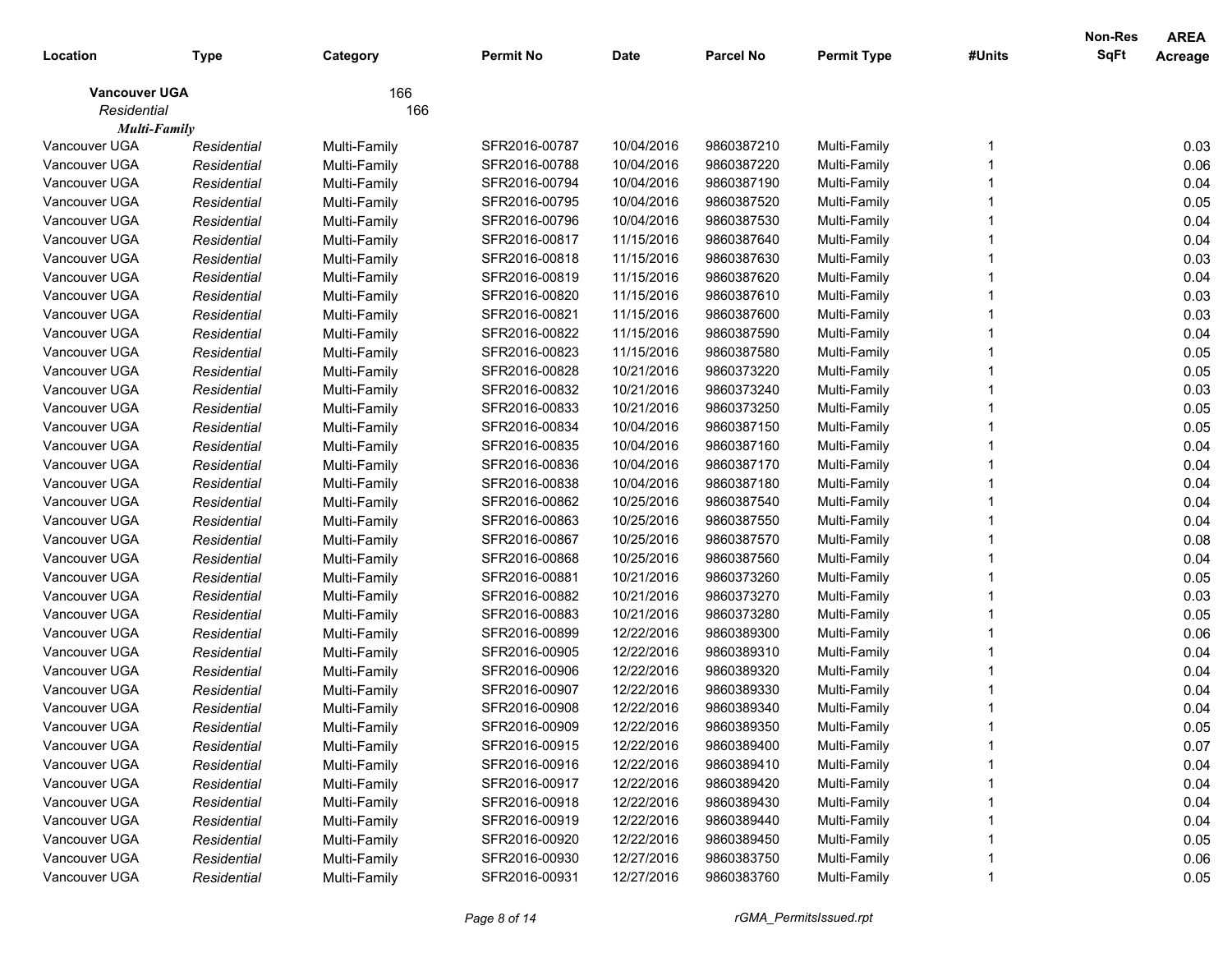| Location             | <b>Type</b> | Category      | <b>Permit No</b> | <b>Date</b> | <b>Parcel No</b> | <b>Permit Type</b> | #Units | Non-Res<br>SqFt    | <b>AREA</b><br>Acreage |
|----------------------|-------------|---------------|------------------|-------------|------------------|--------------------|--------|--------------------|------------------------|
| <b>Vancouver UGA</b> |             | 166           |                  |             |                  |                    |        |                    |                        |
| Residential          |             | 166           |                  |             |                  |                    |        |                    |                        |
| <b>Multi-Family</b>  |             |               |                  |             |                  |                    |        |                    |                        |
| Vancouver UGA        | Residential | Multi-Family  | SFR2016-00932    | 12/27/2016  | 9860383770       | Multi-Family       | 1      |                    | 0.05                   |
| Vancouver UGA        | Residential | Multi-Family  | SFR2016-00933    | 12/27/2016  | 9860383780       | Multi-Family       |        |                    | 0.06                   |
| Vancouver UGA        | Residential | Multi-Family  | SFR2016-00939    | 10/21/2016  | 9860373290       | Multi-Family       |        |                    | 0.04                   |
| Vancouver UGA        | Residential | Multi-Family  | SFR2016-00940    | 10/21/2016  | 9860373300       | Multi-Family       |        |                    | 0.03                   |
| Vancouver UGA        | Residential | Multi-Family  | SFR2016-00941    | 10/21/2016  | 9860373310       | Multi-Family       |        |                    | 0.07                   |
| Vancouver UGA        | Residential | Multi-Family  | SFR2016-00963    | 10/03/2016  | 9860383860       | Multi-Family       |        |                    | 0.05                   |
| Vancouver UGA        | Residential | Multi-Family  | SFR2016-00964    | 10/03/2016  | 9860383870       | Multi-Family       |        |                    | 0.04                   |
| Vancouver UGA        | Residential | Multi-Family  | SFR2016-00965    | 10/03/2016  | 9860383880       | Multi-Family       |        |                    | 0.04                   |
| Vancouver UGA        | Residential | Multi-Family  | SFR2016-00966    | 10/03/2016  | 9860383890       | Multi-Family       |        |                    | 0.05                   |
| Vancouver UGA        | Residential | Multi-Family  | SFR2016-01287    | 11/30/2016  | 9860399470       | Multi-Family       |        |                    | 0.09                   |
| Vancouver UGA        | Residential | Multi-Family  | SFR2016-01288    | 11/30/2016  | 9860399460       | Multi-Family       |        |                    | 0.09                   |
| Vancouver UGA        | Residential | Multi-Family  | SFR2016-01289    | 11/22/2016  | 9860399440       | Multi-Family       |        |                    | 0.10                   |
| Vancouver UGA        | Residential | Multi-Family  | SFR2016-01290    | 11/22/2016  | 9860399450       | Multi-Family       |        |                    | 0.08                   |
| Vancouver UGA        | Residential | Multi-Family  | SFR2016-01294    | 11/29/2016  | 9860399490       | Multi-Family       |        |                    | 0.09                   |
| Vancouver UGA        | Residential | Multi-Family  | SFR2016-01295    | 11/29/2016  | 9860399480       | Multi-Family       |        |                    | 0.09                   |
| Vancouver UGA        | Residential | Multi-Family  | SFR2016-01316    | 11/29/2016  | 9860399500       | Multi-Family       |        |                    | 0.09                   |
| Vancouver UGA        | Residential | Multi-Family  | SFR2016-01318    | 11/29/2016  | 9860399510       | Multi-Family       |        |                    | 0.09                   |
|                      |             |               |                  |             |                  |                    | 232    | Total Multi-Family |                        |
| <b>Single Family</b> |             |               |                  |             |                  |                    |        |                    |                        |
| Vancouver UGA        | Residential | Single Family | SFR2016-00340    | 11/28/2016  | 9860336370       | Single Family      | -1     |                    | 0.11                   |
| Vancouver UGA        | Residential | Single Family | SFR2016-00346    | 10/17/2016  | 1049670310       | Single Family      |        |                    | 0.07                   |
| Vancouver UGA        | Residential | Single Family | SFR2016-00347    | 10/17/2016  | 1049670190       | Single Family      |        |                    | 0.06                   |
| Vancouver UGA        | Residential | Single Family | SFR2016-00388    | 10/03/2016  | 9860376290       | Single Family      |        |                    | 0.14                   |
| Vancouver UGA        | Residential | Single Family | SFR2016-00556    | 12/27/2016  | 1049670200       | Single Family      |        |                    | 0.06                   |
| Vancouver UGA        | Residential | Single Family | SFR2016-00567    | 10/04/2016  | 9860381220       | Single Family      |        |                    | 0.09                   |
| Vancouver UGA        | Residential | Single Family | SFR2016-00570    | 10/04/2016  | 9860381030       | Single Family      |        |                    | 0.10                   |
| Vancouver UGA        | Residential | Single Family | SFR2016-00578    | 10/04/2016  | 9860381200       | Single Family      |        |                    | 0.09                   |
| Vancouver UGA        | Residential | Single Family | SFR2016-00580    | 10/04/2016  | 9860381210       | Single Family      |        |                    | 0.09                   |
| Vancouver UGA        | Residential | Single Family | SFR2016-00585    | 10/04/2016  | 9860381020       | Single Family      |        |                    | 0.10                   |
| Vancouver UGA        | Residential | Single Family | SFR2016-00594    | 10/10/2016  | 9860386310       | Single Family      |        |                    | 0.07                   |
| Vancouver UGA        | Residential | Single Family | SFR2016-00608    | 10/27/2016  | 1607582380       | Single Family      | 1      |                    | 0.06                   |
| Vancouver UGA        | Residential | Single Family | SFR2016-00652    | 12/01/2016  | 1542770000       | Single Family      |        |                    | 0.46                   |
| Vancouver UGA        | Residential | Single Family | SFR2016-00712    | 11/28/2016  | 9860376130       | Single Family      |        |                    | 0.11                   |
| Vancouver UGA        | Residential | Single Family | SFR2016-00753    | 11/29/2016  | 9860376210       | Single Family      |        |                    | 0.14                   |
| Vancouver UGA        | Residential | Single Family | SFR2016-00754    | 10/10/2016  | 9860386440       | Single Family      |        |                    | 0.08                   |
| Vancouver UGA        | Residential | Single Family | SFR2016-00766    | 12/13/2016  | 1049670240       | Single Family      |        |                    | 0.06                   |
| Vancouver UGA        | Residential | Single Family | SFR2016-00768    | 12/27/2016  | 9860383800       | Single Family      |        |                    | 0.07                   |
| Vancouver UGA        | Residential | Single Family | SFR2016-00771    | 11/29/2016  | 9860376190       | Single Family      |        |                    | 0.12                   |
| Vancouver UGA        | Residential | Single Family | SFR2016-00772    | 12/27/2016  | 9860383790       | Single Family      |        |                    | 0.06                   |
| Vancouver UGA        | Residential | Single Family | SFR2016-00780    | 11/29/2016  | 9860376220       | Single Family      |        |                    | 0.13                   |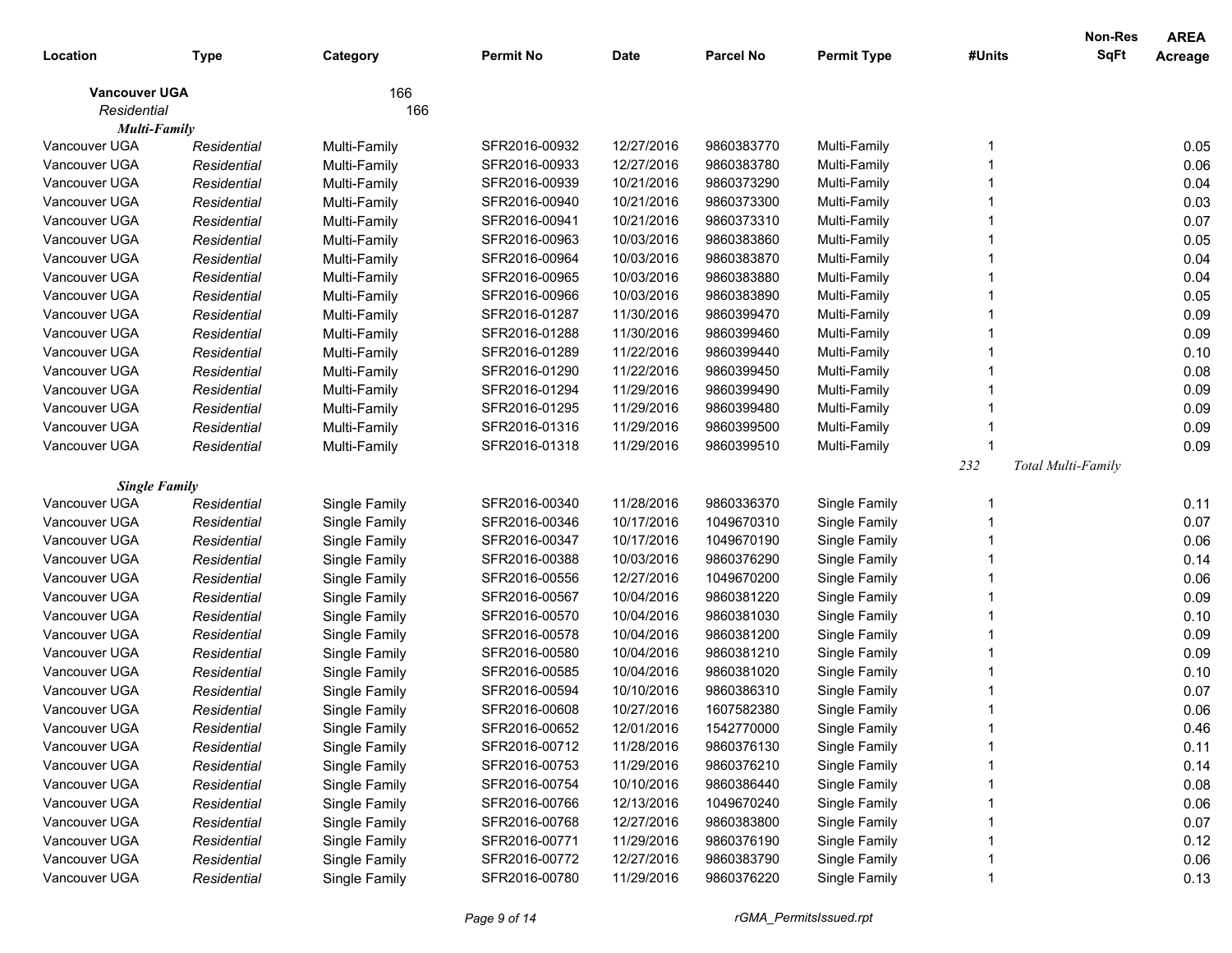| Location                              | <b>Type</b>                | Category      | <b>Permit No</b> | <b>Date</b> | <b>Parcel No</b> | <b>Permit Type</b>             | #Units | Non-Res<br>SqFt | <b>AREA</b><br>Acreage |
|---------------------------------------|----------------------------|---------------|------------------|-------------|------------------|--------------------------------|--------|-----------------|------------------------|
| <b>Vancouver UGA</b>                  |                            | 166           |                  |             |                  |                                |        |                 |                        |
| Residential                           |                            | 166           |                  |             |                  |                                |        |                 |                        |
| <b>Single Family</b><br>Vancouver UGA |                            |               | SFR2016-00781    | 11/29/2016  | 9860376260       |                                |        |                 | 0.13                   |
| Vancouver UGA                         | Residential                | Single Family | SFR2016-00803    | 11/28/2016  | 9860376180       | Single Family                  |        |                 | 0.12                   |
| Vancouver UGA                         | Residential<br>Residential | Single Family | SFR2016-00804    | 11/28/2016  | 9860376160       | Single Family<br>Single Family |        |                 | 0.12                   |
| Vancouver UGA                         | Residential                | Single Family | SFR2016-00839    | 11/29/2016  | 9860376240       |                                |        |                 | 0.13                   |
| Vancouver UGA                         | Residential                | Single Family | SFR2016-00859    | 11/30/2016  | 9860376170       | Single Family                  |        |                 | 0.12                   |
| Vancouver UGA                         | Residential                | Single Family | SFR2016-00861    | 11/28/2016  | 9860376150       | Single Family                  |        |                 | 0.12                   |
| Vancouver UGA                         |                            | Single Family |                  |             |                  | Single Family                  |        |                 | 0.13                   |
| Vancouver UGA                         | Residential                | Single Family | SFR2016-00890    | 11/30/2016  | 9860376230       | Single Family                  |        |                 | 0.14                   |
| Vancouver UGA                         | Residential                | Single Family | SFR2016-00934    | 11/30/2016  | 9860376200       | Single Family                  |        |                 | 0.13                   |
| Vancouver UGA                         | Residential                | Single Family | SFR2016-00937    | 11/28/2016  | 9860376140       | Single Family                  |        |                 |                        |
| Vancouver UGA                         | Residential                | Single Family | SFR2016-00971    | 11/30/2016  | 9860376270       | Single Family                  |        |                 | 0.14                   |
| Vancouver UGA                         | Residential                | Single Family | SFR2016-01038    | 11/07/2016  | 9860388330       | Single Family                  |        |                 | 0.22                   |
|                                       | Residential                | Single Family | SFR2016-01073    | 10/10/2016  | 9860378090       | Single Family                  |        |                 | 0.07                   |
| Vancouver UGA                         | Residential                | Single Family | SFR2016-01074    | 10/10/2016  | 9860378080       | Single Family                  |        |                 | 0.06                   |
| Vancouver UGA                         | Residential                | Single Family | SFR2016-01103    | 10/10/2016  | 1462920000       | Single Family                  |        |                 | 1.26                   |
| Vancouver UGA                         | Residential                | Single Family | SFR2016-01107    | 11/09/2016  | 9860366140       | Single Family                  |        |                 | 0.08                   |
| Vancouver UGA                         | Residential                | Single Family | SFR2016-01112    | 10/07/2016  | 9860377560       | Single Family                  |        |                 | 0.07                   |
| Vancouver UGA                         | Residential                | Single Family | SFR2016-01157    | 10/13/2016  | 1988830000       | Single Family                  |        |                 | 5.72                   |
| Vancouver UGA                         | Residential                | Single Family | SFR2016-01164    | 10/04/2016  | 9860393100       | Single Family                  |        |                 | 0.11                   |
| Vancouver UGA                         | Residential                | Single Family | SFR2016-01166    | 10/04/2016  | 9860393090       | Single Family                  |        |                 | 0.12                   |
| Vancouver UGA                         | Residential                | Single Family | SFR2016-01170    | 11/28/2016  | 9860316350       | Single Family                  |        |                 | 0.18                   |
| Vancouver UGA                         | Residential                | Single Family | SFR2016-01173    | 11/01/2016  | 9860393120       | Single Family                  |        |                 | 0.13                   |
| Vancouver UGA                         | Residential                | Single Family | SFR2016-01174    | 10/04/2016  | 9860393110       | Single Family                  |        |                 | 0.11                   |
| Vancouver UGA                         | Residential                | Single Family | SFR2016-01175    | 12/29/2016  | 1895250000       | Single Family                  |        |                 | 0.14                   |
| Vancouver UGA                         | Residential                | Single Family | SFR2016-01176    | 11/17/2016  | 1055220020       | Single Family                  |        |                 | 0.22                   |
| Vancouver UGA                         | Residential                | Single Family | SFR2016-01179    | 11/17/2016  | 1863550000       | Single Family                  |        |                 | 0.29                   |
| Vancouver UGA                         | Residential                | Single Family | SFR2016-01192    | 10/03/2016  | 9860376940       | Single Family                  |        |                 | 0.14                   |
| Vancouver UGA                         | Residential                | Single Family | SFR2016-01193    | 10/03/2016  | 9860376920       | Single Family                  |        |                 | 0.14                   |
| Vancouver UGA                         | Residential                | Single Family | SFR2016-01197    | 12/12/2016  | 1051850000       | Single Family                  |        |                 | 1.62                   |
| Vancouver UGA                         | Residential                | Single Family | SFR2016-01204    | 10/04/2016  | 9860393130       | Single Family                  |        |                 | 0.13                   |
| Vancouver UGA                         | Residential                | Single Family | SFR2016-01205    | 10/04/2016  | 9860393140       | Single Family                  |        |                 | 0.12                   |
| Vancouver UGA                         | Residential                | Single Family | SFR2016-01216    | 12/12/2016  | 1052860000       | Single Family                  |        |                 | 0.12                   |
| Vancouver UGA                         | Residential                | Single Family | SFR2016-01219    | 10/27/2016  | 9860393550       | Single Family                  |        |                 | 0.07                   |
| Vancouver UGA                         | Residential                | Single Family | SFR2016-01220    | 10/27/2016  | 9860393560       | Single Family                  |        |                 | 0.07                   |
| Vancouver UGA                         | Residential                | Single Family | SFR2016-01230    | 10/25/2016  | 9860394300       | Single Family                  |        |                 | 0.16                   |
| Vancouver UGA                         | Residential                | Single Family | SFR2016-01231    | 11/01/2016  | 9860403060       | Single Family                  |        |                 | 0.17                   |
| Vancouver UGA                         | Residential                | Single Family | SFR2016-01232    | 10/03/2016  | 9860377110       | Single Family                  |        |                 | 0.12                   |
| Vancouver UGA                         | Residential                | Single Family | SFR2016-01233    | 10/25/2016  | 9860377290       | Single Family                  |        |                 | 0.13                   |
| Vancouver UGA                         | Residential                | Single Family | SFR2016-01234    | 10/03/2016  | 9860394520       | Single Family                  |        |                 | 0.15                   |
| Vancouver UGA                         | Residential                | Single Family | SFR2016-01238    | 11/28/2016  | 9860394360       | Single Family                  |        |                 | 0.16                   |
| Vancouver UGA                         | Residential                | Single Family | SFR2016-01239    | 11/14/2016  | 9860394320       | Single Family                  |        |                 | 0.15                   |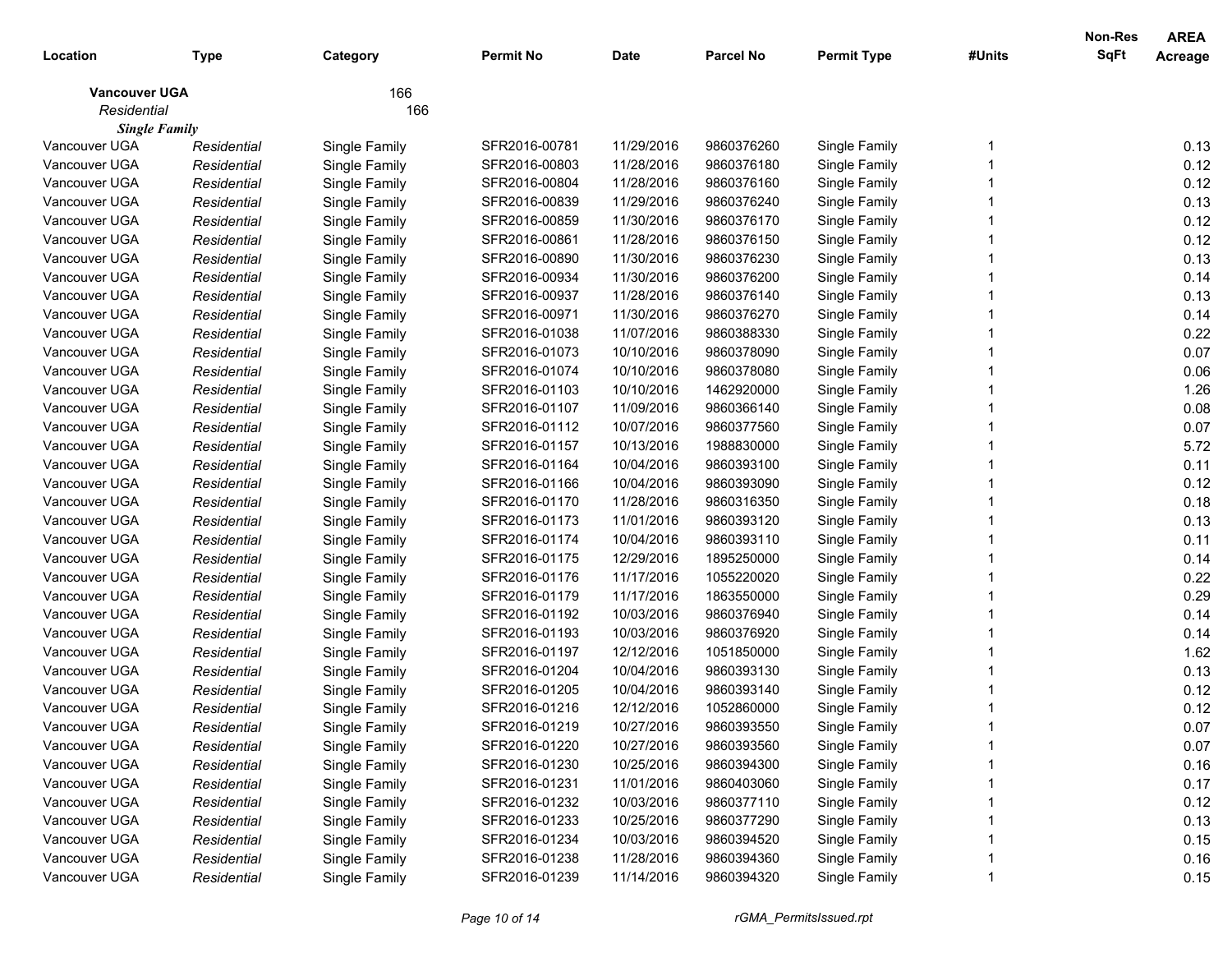| Location             | <b>Type</b> | Category      | <b>Permit No</b> | Date       | <b>Parcel No</b> | <b>Permit Type</b> | #Units | <b>Non-Res</b><br>SqFt     | <b>AREA</b><br>Acreage |
|----------------------|-------------|---------------|------------------|------------|------------------|--------------------|--------|----------------------------|------------------------|
| <b>Vancouver UGA</b> |             | 166           |                  |            |                  |                    |        |                            |                        |
| Residential          |             | 166           |                  |            |                  |                    |        |                            |                        |
| <b>Single Family</b> |             |               |                  |            |                  |                    |        |                            |                        |
| Vancouver UGA        | Residential | Single Family | SFR2016-01244    | 10/27/2016 | 9860393580       | Single Family      | 1      |                            | 0.08                   |
| Vancouver UGA        | Residential | Single Family | SFR2016-01245    | 10/27/2016 | 9860393570       | Single Family      |        |                            | 0.06                   |
| Vancouver UGA        | Residential | Single Family | SFR2016-01246    | 10/04/2016 | 9860393150       | Single Family      |        |                            | 0.12                   |
| Vancouver UGA        | Residential | Single Family | SFR2016-01247    | 11/08/2016 | 9860393160       | Single Family      |        |                            | 0.12                   |
| Vancouver UGA        | Residential | Single Family | SFR2016-01249    | 10/03/2016 | 9860394490       | Single Family      |        |                            | 0.15                   |
| Vancouver UGA        | Residential | Single Family | SFR2016-01250    | 10/03/2016 | 9860394500       | Single Family      |        |                            | 0.15                   |
| Vancouver UGA        | Residential | Single Family | SFR2016-01261    | 12/01/2016 | 9860394310       | Single Family      | 1      |                            | 0.15                   |
| Vancouver UGA        | Residential | Single Family | SFR2016-01262    | 11/29/2016 | 9860394350       | Single Family      |        |                            | 0.16                   |
| Vancouver UGA        | Residential | Single Family | SFR2016-01264    | 10/03/2016 | 9860385720       | Single Family      |        |                            | 0.18                   |
| Vancouver UGA        | Residential | Single Family | SFR2016-01266    | 11/28/2016 | 9860389600       | Single Family      |        |                            | 0.11                   |
| Vancouver UGA        | Residential | Single Family | SFR2016-01268    | 10/19/2016 | 9860394750       | Single Family      |        |                            | 0.15                   |
| Vancouver UGA        | Residential | Single Family | SFR2016-01269    | 10/19/2016 | 9860394740       | Single Family      |        |                            | 0.15                   |
| Vancouver UGA        | Residential | Single Family | SFR2016-01271    | 12/27/2016 | 9860381830       | Single Family      | 1      |                            | 0.25                   |
| Vancouver UGA        | Residential | Single Family | SFR2016-01272    | 12/12/2016 | 9860393170       | Single Family      | 1      |                            | 0.13                   |
| Vancouver UGA        | Residential | Single Family | SFR2016-01273    | 10/19/2016 | 9860357890       | Single Family      | 1      |                            | 0.18                   |
| Vancouver UGA        | Residential | Single Family | SFR2016-01275    | 12/20/2016 | 1819910000       | Single Family      | 1      |                            | 6.04                   |
| Vancouver UGA        | Residential | Single Family | SFR2016-01276    | 10/19/2016 | 9860358280       | Single Family      | 1      |                            | 0.16                   |
| Vancouver UGA        | Residential | Single Family | SFR2016-01277    | 12/20/2016 | 9860394330       | Single Family      | 1      |                            | 0.16                   |
| Vancouver UGA        | Residential | Single Family | SFR2016-01278    | 12/20/2016 | 9860394340       | Single Family      | 1      |                            | 0.16                   |
| Vancouver UGA        | Residential | Single Family | SFR2016-01279    | 12/05/2016 | 9860260570       | Single Family      | 1      |                            | 0.13                   |
| Vancouver UGA        | Residential | Single Family | SFR2016-01281    | 10/19/2016 | 9860358360       | Single Family      | 1      |                            | 0.16                   |
| Vancouver UGA        | Residential | Single Family | SFR2016-01284    | 12/08/2016 | 1557610000       | Single Family      | 1      |                            | 0.88                   |
| Vancouver UGA        | Residential | Single Family | SFR2016-01285    | 10/11/2016 | 9860385780       | Single Family      | 1      |                            | 0.17                   |
| Vancouver UGA        | Residential | Single Family | SFR2016-01291    | 11/29/2016 | 9860392600       | Single Family      | 1      |                            | 0.19                   |
| Vancouver UGA        | Residential | Single Family | SFR2016-01297    | 10/25/2016 | 9860394650       | Single Family      | 1      |                            | 0.15                   |
| Vancouver UGA        | Residential | Single Family | SFR2016-01302    | 12/13/2016 | 9860390310       | Single Family      | 1      |                            | 10.00                  |
| Vancouver UGA        | Residential | Single Family | SFR2016-01305    | 11/29/2016 | 1889440120       | Single Family      | 1      |                            | 0.15                   |
| Vancouver UGA        | Residential | Single Family | SFR2016-01306    | 12/19/2016 | 1866080000       | Single Family      | 1      |                            | 0.34                   |
| Vancouver UGA        | Residential | Single Family | SFR2016-01398    | 12/29/2016 | 9860334130       | Single Family      | 1      |                            | 0.37                   |
|                      |             |               |                  |            |                  |                    | 90     | <b>Total Single Family</b> |                        |

Vancouver UGA Sub Total 322 0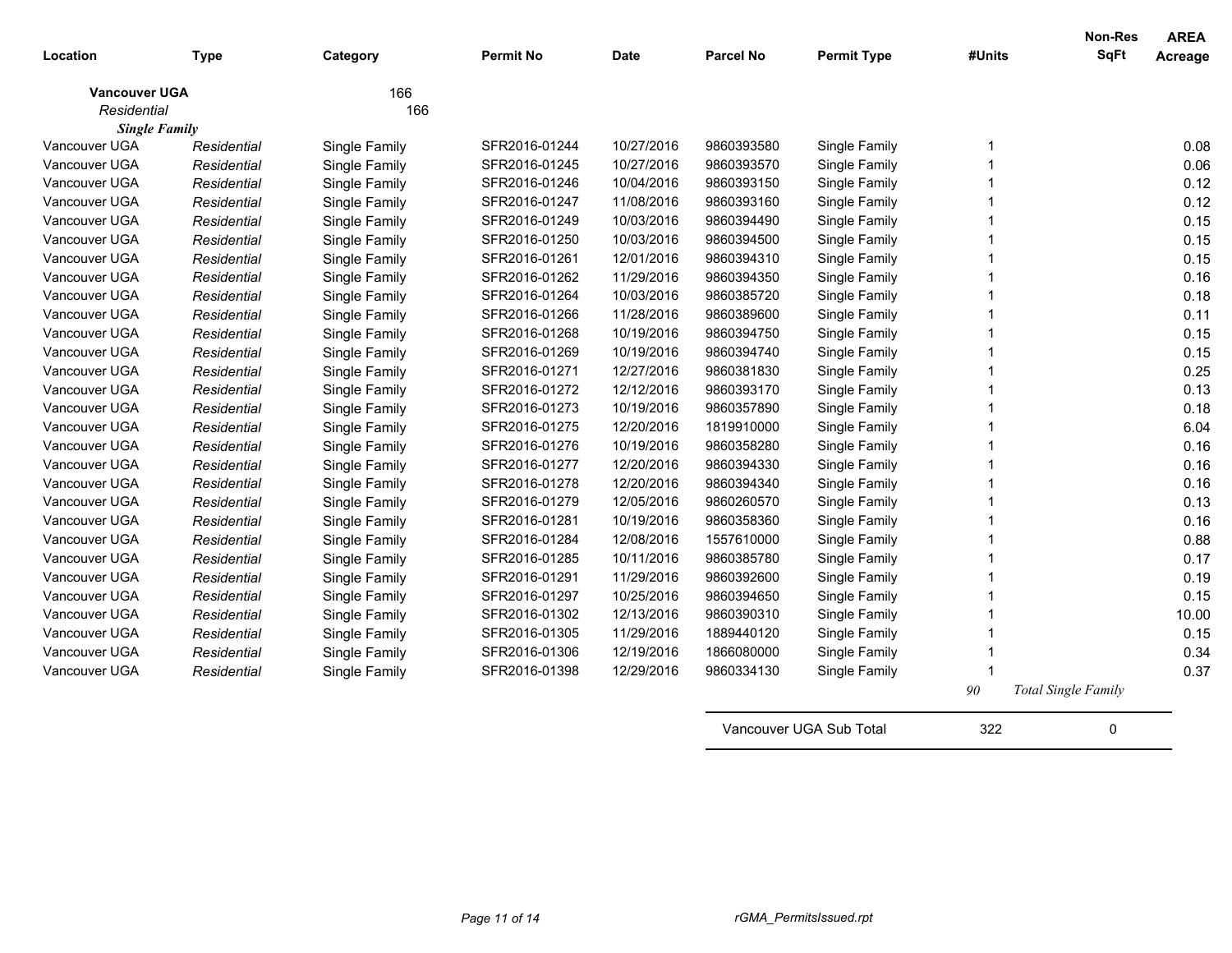| Location             | <b>Type</b>     | Category                | <b>Permit No</b> | <b>Date</b> | <b>Parcel No</b>    | <b>Permit Type</b>      | #Units | <b>Non-Res</b><br>SqFt     | <b>AREA</b><br>Acreage |
|----------------------|-----------------|-------------------------|------------------|-------------|---------------------|-------------------------|--------|----------------------------|------------------------|
| Washougal            |                 | 18                      |                  |             |                     |                         |        |                            |                        |
| Non-Residential      |                 | З                       |                  |             |                     |                         |        |                            |                        |
| Washougal            | Non-Residential | <b>Other Commercial</b> | 16070025         | 12/13/2016  | 0959100000          | <b>Other Commercial</b> |        | 3,300                      | 0.97                   |
| Washougal            | Non-Residential | Other Commercial        | 16090044         | 11/21/2016  | 0731341110          | <b>Other Commercial</b> |        | 5,400                      | 1.22                   |
| Washougal            | Non-Residential | <b>Other Commercial</b> | 16090045         | 11/21/2016  | 0731341110          | <b>Other Commercial</b> |        | 5,400                      | 1.22                   |
|                      |                 |                         |                  |             |                     |                         |        | 14100.00                   |                        |
| 15<br>Residential    |                 |                         |                  |             |                     |                         |        |                            |                        |
| <b>Single Family</b> |                 |                         |                  |             |                     |                         |        |                            |                        |
| Washougal            | Residential     | Single Family           | 16060074         | 10/07/2016  | 1323490800          | Single Family           |        |                            | 0.18                   |
| Washougal            | Residential     | Single Family           | 16070096         | 10/13/2016  | 1323770120          | Single Family           |        |                            | 0.21                   |
| Washougal            | Residential     | Single Family           | 16080012         | 10/13/2016  | 1323770140          | Single Family           |        |                            | 0.20                   |
| Washougal            | Residential     | Single Family           | 16080084         | 10/13/2016  | 1341650090          | Single Family           |        |                            | 0.12                   |
| Washougal            | Residential     | Single Family           | 16090006         | 10/24/2016  | 1311870400          | Single Family           |        |                            | 0.18                   |
| Washougal            | Residential     | Single Family           | 16090014         | 10/18/2016  | 1300560520          | Single Family           |        |                            | 0.15                   |
| Washougal            | Residential     | Single Family           | 16090077         | 11/02/2016  | 0960970000          | Single Family           |        |                            | 0.16                   |
| Washougal            | Residential     | Single Family           | 16100027         | 11/22/2016  | 1300560200          | Single Family           |        |                            | 0.15                   |
| Washougal            | Residential     | Single Family           | 16100035         | 11/15/2016  | 1300360740          | Single Family           |        |                            | 0.19                   |
| Washougal            | Residential     | Single Family           | 16100058         | 12/05/2016  | 1230060580          | Single Family           |        |                            | 0.21                   |
| Washougal            | Residential     | Single Family           | 16100075         | 12/13/2016  | 1341650140          | Single Family           |        |                            | 0.18                   |
| Washougal            | Residential     | Single Family           | 16110002         | 12/27/2016  | 1283581100          | Single Family           |        |                            | 0.38                   |
| Washougal            | Residential     | Single Family           | 16110013         | 11/29/2016  | 1323490440          | Single Family           |        |                            | 0.19                   |
| Washougal            | Residential     | Single Family           | 16110014         | 11/29/2016  | 1323490380          | Single Family           |        |                            | 0.15                   |
| Washougal            | Residential     | Single Family           | 16110021         | 12/02/2016  | 0961450000          | Single Family           |        |                            | 0.48                   |
|                      |                 |                         |                  |             |                     |                         | 15     | <b>Total Single Family</b> |                        |
|                      |                 |                         |                  |             | Washougal Sub Total |                         | 15     | 14,100                     |                        |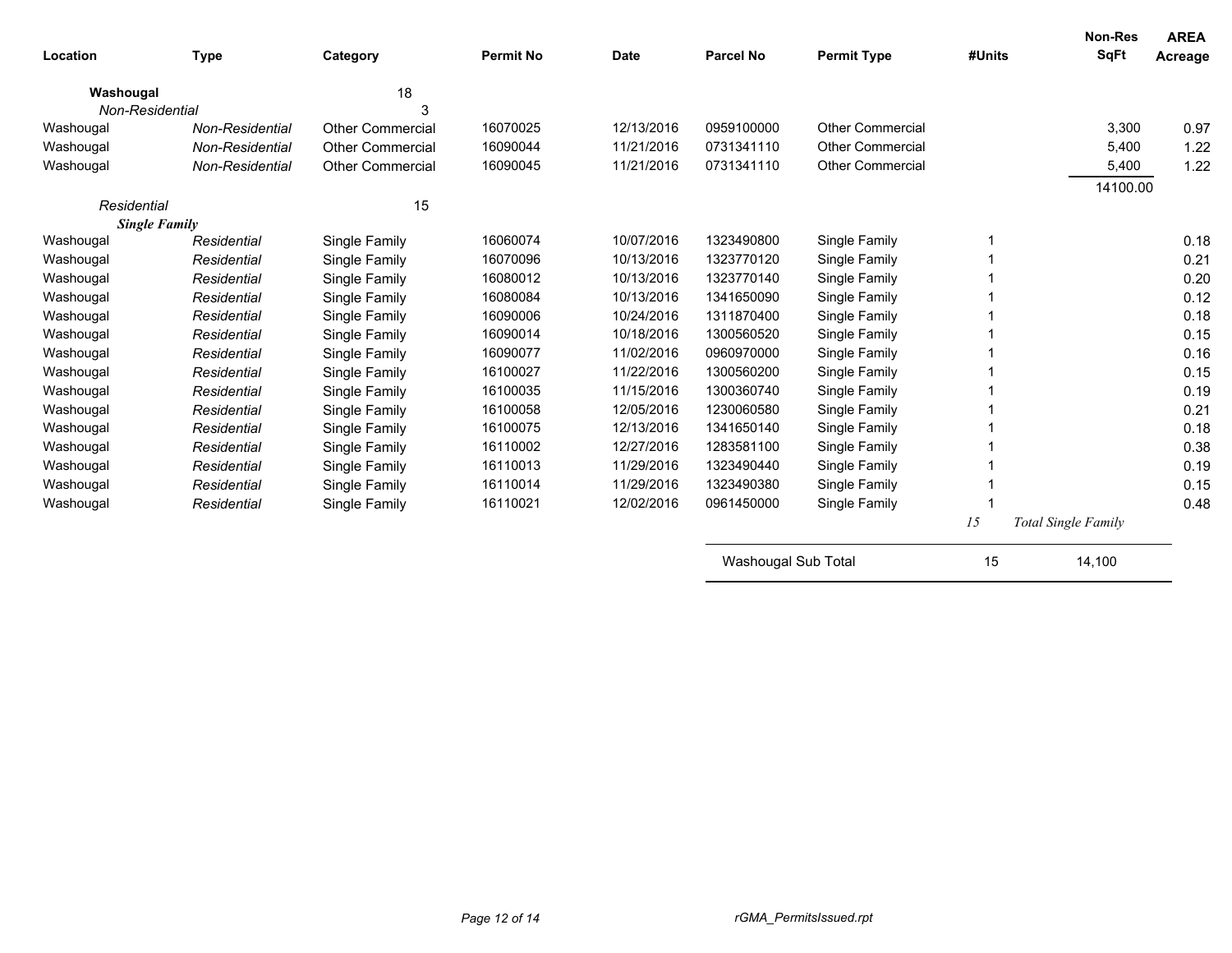| Location                                       | <b>Type</b>                | Category                       | <b>Permit No</b>               | Date                     | <b>Parcel No</b>         | <b>Permit Type</b>             | #Units | <b>Non-Res</b><br><b>SqFt</b> | <b>AREA</b><br>Acreage |
|------------------------------------------------|----------------------------|--------------------------------|--------------------------------|--------------------------|--------------------------|--------------------------------|--------|-------------------------------|------------------------|
| <b>Clark County (Rural)</b><br>Non-Residential |                            | 55                             |                                |                          |                          |                                |        |                               |                        |
|                                                |                            | 2                              | COM2016-00282                  |                          | 1791130000               |                                |        | 803                           |                        |
| Clark County (Rural)                           | Non-Residential            | Industrial                     |                                | 11/10/2016               |                          | Industrial                     |        |                               | 4.95                   |
| Clark County (Rural)                           | Non-Residential            | Institutional                  | COM2016-00155                  | 10/11/2016               | 1341470000               | Institutional                  |        | 122,357<br>123160.00          | 24.23                  |
| Residential                                    |                            | 53                             |                                |                          |                          |                                |        |                               |                        |
| <b>Single Family</b>                           |                            |                                |                                |                          |                          |                                |        |                               |                        |
| Clark County (Rural)                           | Residential                | Single Family                  | SFR2016-00278                  | 10/24/2016               | 1963100000               | Single Family                  | 1      |                               | 1.44                   |
| Clark County (Rural)                           | Residential                | Single Family                  | SFR2016-00610                  | 10/06/2016               | 1948410000               | Single Family                  |        |                               | 20.28                  |
| Clark County (Rural)                           | Residential                | Single Family                  | SFR2016-00694                  | 11/28/2016               | 1852320000               | Single Family                  |        |                               | 1.00                   |
| Clark County (Rural)                           | Residential                | Single Family                  | SFR2016-00760                  | 10/25/2016               | 2058740000               | Single Family                  |        |                               | 1.00<br>5.00           |
| Clark County (Rural)<br>Clark County (Rural)   | Residential                | Single Family                  | SFR2016-00762<br>SFR2016-00805 | 11/07/2016<br>10/19/2016 | 2133530000<br>1173400000 | Single Family                  |        |                               | 5.00                   |
| Clark County (Rural)                           | Residential<br>Residential | Single Family                  | SFR2016-00808                  | 10/27/2016               | 2101590000               | Single Family                  |        |                               | 6.90                   |
| Clark County (Rural)                           |                            | Single Family                  | SFR2016-00825                  | 10/20/2016               | 2604290000               | Single Family                  |        |                               | 2.50                   |
| Clark County (Rural)                           | Residential<br>Residential | Single Family<br>Single Family | SFR2016-00831                  | 10/03/2016               | 2752460000               | Single Family<br>Single Family |        |                               | 13.88                  |
| Clark County (Rural)                           | Residential                |                                | SFR2016-00888                  | 12/16/2016               | 1736190040               |                                |        |                               | 5.00                   |
| Clark County (Rural)                           | Residential                | Single Family                  | SFR2016-00891                  | 11/15/2016               | 1419750000               | Single Family                  |        |                               | 4.99                   |
| Clark County (Rural)                           | Residential                | Single Family                  | SFR2016-00894                  | 10/25/2016               | 9860310460               | Single Family                  |        |                               | 5.90                   |
| Clark County (Rural)                           | Residential                | Single Family                  | SFR2016-00924                  | 12/13/2016               | 2172000000               | Single Family<br>Single Family |        |                               | 5.49                   |
| Clark County (Rural)                           | Residential                | Single Family<br>Single Family | SFR2016-00943                  | 11/10/2016               | 1684250000               | Single Family                  |        |                               | 5.00                   |
| Clark County (Rural)                           | Residential                | Single Family                  | SFR2016-00952                  | 10/17/2016               | 9860280590               | Single Family                  |        |                               | 4.79                   |
| Clark County (Rural)                           | Residential                | Single Family                  | SFR2016-00994                  | 10/10/2016               | 9860389880               | Single Family                  |        |                               | 1.32                   |
| Clark County (Rural)                           | Residential                | Single Family                  | SFR2016-01026                  | 11/23/2016               | 1996370420               | Single Family                  |        |                               | 2.42                   |
| Clark County (Rural)                           | Residential                | Single Family                  | SFR2016-01030                  | 12/02/2016               | 9860363660               | Single Family                  |        |                               | 1.33                   |
| Clark County (Rural)                           | Residential                | Single Family                  | SFR2016-01031                  | 12/13/2016               | 2037860120               | Single Family                  |        |                               | 2.50                   |
| Clark County (Rural)                           | Residential                | Single Family                  | SFR2016-01050                  | 12/19/2016               | 9860341690               | Single Family                  |        |                               | 1.05                   |
| Clark County (Rural)                           | Residential                | Single Family                  | SFR2016-01061                  | 10/17/2016               | 2144980000               | Single Family                  |        |                               | 5.00                   |
| Clark County (Rural)                           | Residential                | Single Family                  | SFR2016-01094                  | 11/02/2016               | 9860370150               | Single Family                  |        |                               | 10.00                  |
| Clark County (Rural)                           | Residential                | Single Family                  | SFR2016-01098                  | 10/20/2016               | 1371200000               | Single Family                  |        |                               | 5.00                   |
| Clark County (Rural)                           | Residential                | Single Family                  | SFR2016-01106                  | 11/07/2016               | 9860374030               | Single Family                  |        |                               | 3.05                   |
| Clark County (Rural)                           | Residential                | Single Family                  | SFR2016-01109                  | 11/15/2016               | 1686160000               | Single Family                  |        |                               | 4.00                   |
| Clark County (Rural)                           | Residential                | Single Family                  | SFR2016-01137                  | 10/12/2016               | 9860390280               | Single Family                  |        |                               | 1.27                   |
| Clark County (Rural)                           | Residential                | Single Family                  | SFR2016-01158                  | 10/27/2016               | 2602240000               | Single Family                  |        |                               | 5.00                   |
| Clark County (Rural)                           | Residential                | Single Family                  | SFR2016-01159                  | 10/20/2016               | 2539600000               | Single Family                  |        |                               | 1.25                   |
| Clark County (Rural)                           | Residential                | Single Family                  | SFR2016-01177                  | 11/28/2016               | 1686150000               | Single Family                  |        |                               | 8.00                   |
| Clark County (Rural)                           | Residential                | Single Family                  | SFR2016-01178                  | 11/09/2016               | 1847080000               | Single Family                  |        |                               | 9.13                   |
| Clark County (Rural)                           | Residential                | Single Family                  | SFR2016-01183                  | 12/19/2016               | 2079950000               | Single Family                  |        |                               | 5.46                   |
| Clark County (Rural)                           | Residential                | Single Family                  | SFR2016-01209                  | 12/20/2016               | 2115370000               | Single Family                  |        |                               | 6.72                   |
| Clark County (Rural)                           | Residential                | Single Family                  | SFR2016-01217                  | 11/21/2016               | 1408480050               | Single Family                  |        |                               | 6.00                   |
| Clark County (Rural)                           | Residential                | Single Family                  | SFR2016-01225                  | 10/31/2016               | 1740940000               | Single Family                  |        |                               | 0.90                   |
| Clark County (Rural)                           | Residential                | Single Family                  | SFR2016-01226                  | 11/01/2016               | 9860374050               | Single Family                  |        |                               | 2.47                   |
| Clark County (Rural)                           | Residential                | Single Family                  | SFR2016-01235                  | 11/15/2016               | 2059040000               | Single Family                  |        |                               | 1.82                   |